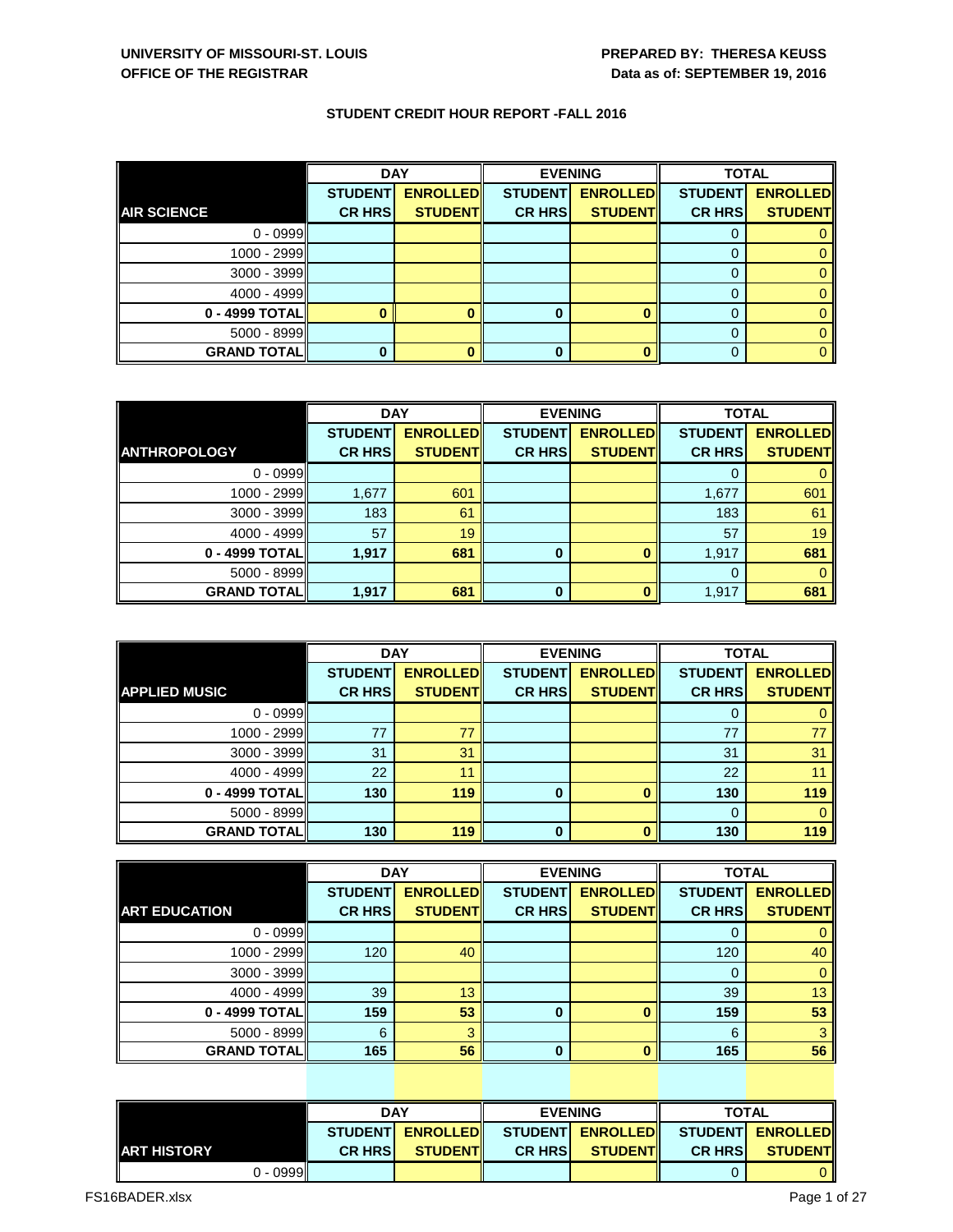| $1000 - 2999$    | 693 | 231 | 78 | 26 | 771 | 257             |
|------------------|-----|-----|----|----|-----|-----------------|
| $3000 - 3999$    | 72  | 23  |    |    | 72  | 23 <sup>°</sup> |
| 4000 - 4999      | 27  |     |    |    | 27  |                 |
| $0 - 4999$ TOTAL | 792 | 263 | 78 | 26 | 870 | 289             |
| $5000 - 8999$    | 18  |     |    |    | 18  |                 |
|                  |     |     |    |    |     |                 |

|                    | <b>DAY</b>     |                 |                | <b>EVENING</b>  | <b>TOTAL</b>   |                 |
|--------------------|----------------|-----------------|----------------|-----------------|----------------|-----------------|
|                    | <b>STUDENT</b> | <b>ENROLLED</b> | <b>STUDENT</b> | <b>ENROLLED</b> | <b>STUDENT</b> | <b>ENROLLED</b> |
| <b>ASTRONOMY</b>   | <b>CR HRS</b>  | <b>STUDENT</b>  | <b>CR HRS</b>  | <b>STUDENT</b>  | <b>CR HRS</b>  | <b>STUDENT</b>  |
| $0 - 0999$         |                |                 |                |                 |                |                 |
| 1000 - 2999        | 348            | 114             |                |                 | 348            | 114             |
| $3000 - 3999$      |                |                 |                |                 | 0              |                 |
| 4000 - 4999        |                |                 |                |                 |                |                 |
| 0 - 4999 TOTAL     | 348            | 114             | $\bf{0}$       |                 | 348            | 114             |
| $5000 - 8999$      |                |                 |                |                 |                |                 |
| <b>GRAND TOTAL</b> | 348            | 114             | $\bf{0}$       |                 | 348            | 114             |

| STUDENT ENROLLED STUDENT ENROLLED STUDENT ENROLLED |  |  |  |  |
|----------------------------------------------------|--|--|--|--|
|----------------------------------------------------|--|--|--|--|

 $\mathbf{\mathcal{L}}$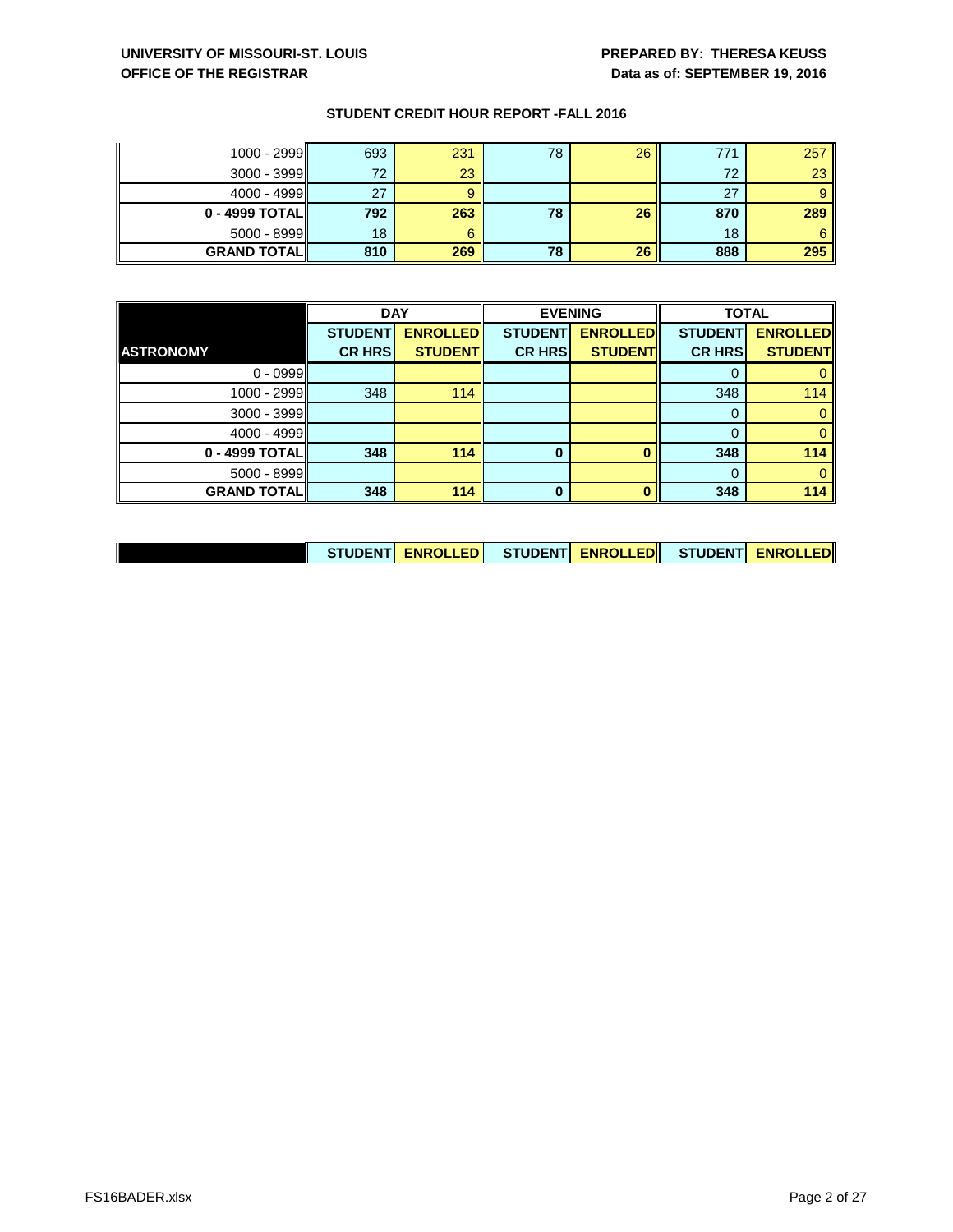| <b>ATMOSPHERIC SCIENCE</b> | <b>CR HRS</b> | <b>STUDENT</b> | <b>CR HRS</b> | <b>STUDENT</b> | <b>CR HRS</b> | <b>STUDENT</b> |
|----------------------------|---------------|----------------|---------------|----------------|---------------|----------------|
| $0 - 0999$                 |               |                |               |                |               |                |
| 1000 - 2999ll              | 117           | 34             |               |                | 117           | 34             |
| $3000 - 3999$              |               |                |               |                |               |                |
| $4000 - 4999$              |               |                |               |                |               |                |
| 0 - 4999 TOTAL             | 117           | 34             | O             |                | 117           | 34             |
| $5000 - 8999$              |               |                |               |                |               |                |
| <b>GRAND TOTAL</b>         | 117           | 34             |               |                | 117           | 34             |

|                    | <b>DAY</b>     |                 | <b>EVENING</b> |                 | <b>TOTAL</b>   |                 |
|--------------------|----------------|-----------------|----------------|-----------------|----------------|-----------------|
|                    | <b>STUDENT</b> | <b>ENROLLED</b> | <b>STUDENT</b> | <b>ENROLLED</b> | <b>STUDENT</b> | <b>ENROLLED</b> |
| <b>BIOLOGY</b>     | <b>CR HRS</b>  | <b>STUDENT</b>  | <b>CR HRS</b>  | <b>STUDENT</b>  | <b>CR HRS</b>  | <b>STUDENT</b>  |
| $0 - 0999$         |                |                 |                |                 |                |                 |
| 1000 - 2999        | 3,041          | 948             | 350            | 70              | 3,391          | 1,018           |
| $3000 - 3999$      | 336            | 112             |                |                 | 336            | 112             |
| $4000 - 4999$      | 591            | 228             | 332            | 105             | 923            | 333             |
| 0 - 4999 TOTAL     | 3,968          | 1,288           | 682            | 175             | 4,650          | 1,463           |
| $5000 - 8999$      | 359            | 154             |                |                 | 359            | 154             |
| <b>GRAND TOTAL</b> | 4,327          | 1,442           | 682            | 175             | 5,009          | 1,617           |

|                    |                | <b>DAY</b>      | <b>EVENING</b> |                 | <b>TOTAL</b>   |                 |
|--------------------|----------------|-----------------|----------------|-----------------|----------------|-----------------|
|                    | <b>STUDENT</b> | <b>ENROLLED</b> | <b>STUDENT</b> | <b>ENROLLED</b> | <b>STUDENT</b> | <b>ENROLLED</b> |
| <b>CHEMISTRY</b>   | <b>CR HRS</b>  | <b>STUDENT</b>  | <b>CR HRS</b>  | <b>STUDENT</b>  | <b>CR HRS</b>  | <b>STUDENT</b>  |
| $0 - 0999$         |                |                 |                |                 | $\Omega$       | $\Omega$        |
| 1000 - 2999        | 1,788          | 466             | 328            | 92              | 2,116          | 558             |
| 3000 - 3999        | 103            | 61              | 32             | 13              | 135            | 74              |
| 4000 - 4999        | 140            | 76              | 192            | 64              | 332            | 140             |
| 0 - 4999 TOTAL     | 2,031          | 603             | 552            | 169             | 2,583          | 772             |
| 5000 - 8999        | 402            | 193             |                |                 | 402            | 193             |
| <b>GRAND TOTAL</b> | 2,433          | 796             | 552            | 169             | 2,985          | 965             |
|                    |                |                 |                |                 |                |                 |
|                    |                | <b>DAY</b>      | <b>EVENING</b> |                 | <b>TOTAL</b>   |                 |
|                    | <b>STUDENT</b> | <b>ENROLLED</b> | <b>STUDENT</b> | <b>ENROLLED</b> | <b>STUDENT</b> | <b>ENROLLED</b> |
| <b>STUDIES</b>     | <b>CR HRS</b>  | <b>STUDENT</b>  | <b>CR HRS</b>  | <b>STUDENT</b>  | <b>CR HRS</b>  | <b>STUDENT</b>  |
| $0 - 0999$         |                |                 |                |                 | 0              | 0               |
| 1000 - 2999        |                |                 |                |                 | $\Omega$       | $\mathbf 0$     |
| 3000 - 3999        | 9              | 3               |                |                 | 9              | 3               |
| 4000 - 4999        | 36             | 12              | 69             | 23              | 105            | 35              |
| 0 - 4999 TOTAL     | 45             | 15              | 69             | 23              | 114            | 38              |
| 5000 - 8999        |                |                 |                |                 | $\Omega$       | $\Omega$        |
| <b>GRAND TOTAL</b> | 45             | 15              | 69             | 23              | 114            | 38              |

| <b>DAY</b>     |                |                 | <b>EVENING</b> | <b>TOTAL</b>    |                |                 |
|----------------|----------------|-----------------|----------------|-----------------|----------------|-----------------|
|                | <b>STUDENT</b> | <b>ENROLLED</b> | <b>STUDENT</b> | <b>ENROLLED</b> | <b>STUDENT</b> | <b>ENROLLED</b> |
| <b>CHINESE</b> | <b>CR HRS</b>  | <b>STUDENT</b>  | <b>CR HRS</b>  | <b>STUDENT</b>  | <b>CR HRSI</b> | <b>STUDENT</b>  |
| $0 - 0999$     |                |                 |                |                 |                |                 |
| 1000 - 2999    | 16             |                 |                |                 | 16             | 6               |
| $3000 - 3999$  |                |                 |                |                 |                |                 |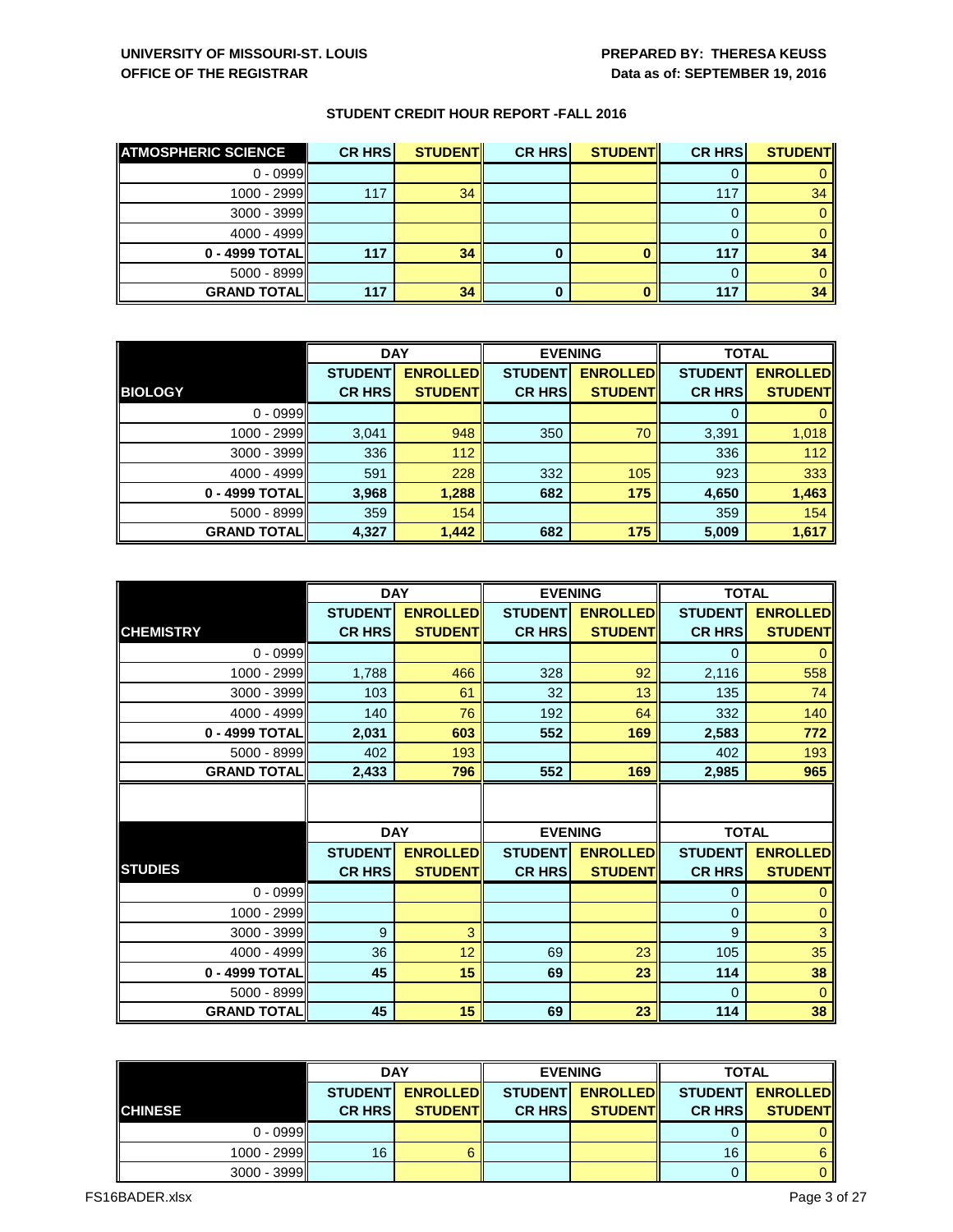| $4000 - 4999$       |    |  |    |  |
|---------------------|----|--|----|--|
| $0 - 4999$ TOTAL    | 16 |  | 16 |  |
| $5000 - 8999$       |    |  |    |  |
| <b>GRAND TOTALI</b> | 16 |  | 16 |  |

|                      | <b>DAY</b>     |                 |                | <b>EVENING</b>  |                | <b>TOTAL</b>    |  |
|----------------------|----------------|-----------------|----------------|-----------------|----------------|-----------------|--|
|                      | <b>STUDENT</b> | <b>ENROLLED</b> | <b>STUDENT</b> | <b>ENROLLED</b> | <b>STUDENT</b> | <b>ENROLLED</b> |  |
| <b>COMMUNICATION</b> | <b>CR HRS</b>  | <b>STUDENT</b>  | <b>CR HRS</b>  | <b>STUDENT</b>  | <b>CR HRS</b>  | <b>STUDENT</b>  |  |
| $0 - 0999$           |                |                 |                |                 |                |                 |  |
| 1000 - 2999          | 2,185          | 724             | 54             | 18              | 2,239          | 742             |  |
| $3000 - 3999$        | 987            | 329             |                |                 | 987            | 329             |  |
| 4000 - 4999          | 118            | 35              |                |                 | 119            | 36              |  |
| 0 - 4999 TOTAL       | 3,290          | 1,088           | 55             | 19              | 3,345          | 1,107           |  |
| $5000 - 8999$        | 69             | $\overline{22}$ |                |                 | 69             | 22              |  |
| <b>GRAND TOTAL</b>   | 3,359          | 1,110           | 55             | 19              | 3,414          | 1,129           |  |

|                         | <b>DAY</b>     |                 | <b>EVENING</b> |                 | <b>TOTAL</b>   |                 |
|-------------------------|----------------|-----------------|----------------|-----------------|----------------|-----------------|
|                         | <b>STUDENT</b> | <b>ENROLLED</b> | <b>STUDENT</b> | <b>ENROLLED</b> | <b>STUDENT</b> | <b>ENROLLED</b> |
| <b>COMPUTER SCIENCE</b> | <b>CR HRS</b>  | <b>STUDENT</b>  | <b>CR HRS</b>  | <b>STUDENT</b>  | <b>CR HRS</b>  | <b>STUDENT</b>  |
| $0 - 0999$              |                |                 |                |                 |                |                 |
| 1000 - 2999             | 870            | 290             | 426            | 142             | 1,296          | 432             |
| $3000 - 3999$           | 96             | 32              | 204            | 68              | 300            | 100             |
| 4000 - 4999             | 717            | 239             | 399            | 133             | 1,116          | 372             |
| 0 - 4999 TOTAL          | 1,683          | 561             | 1,029          | 343             | 2,712          | 904             |
| 5000 - 8999             | 355            | 119             |                |                 | 355            | 119             |
| <b>GRAND TOTAL  </b>    | 2,038          | 680             | 1,029          | 343             | 3,067          | 1,023           |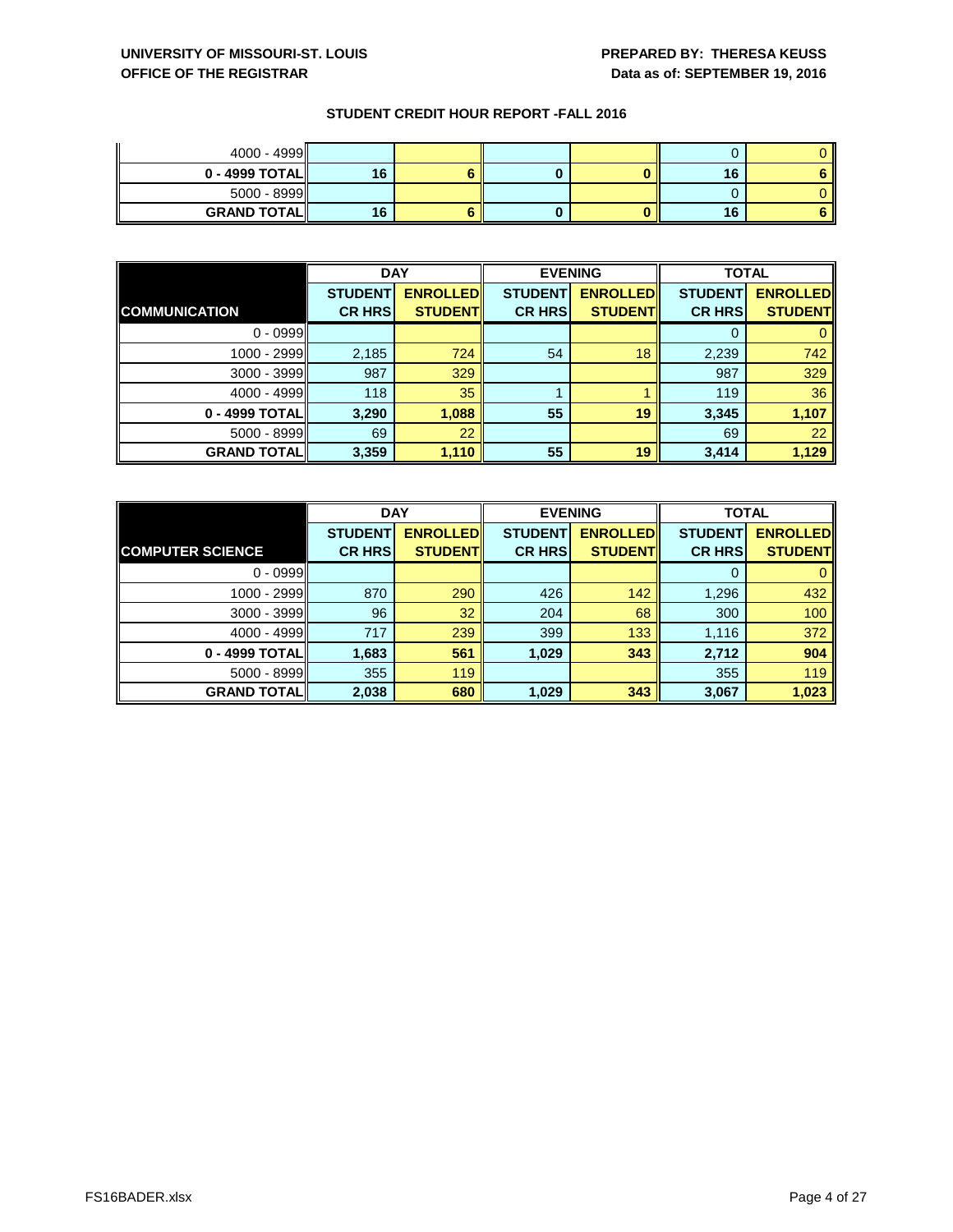|                         | <b>DAY</b>     |                 |                | <b>EVENING</b>  |                | <b>TOTAL</b>    |  |
|-------------------------|----------------|-----------------|----------------|-----------------|----------------|-----------------|--|
|                         | <b>STUDENT</b> | <b>ENROLLED</b> | <b>STUDENT</b> | <b>ENROLLED</b> | <b>STUDENT</b> | <b>ENROLLED</b> |  |
| <b>CRIMINAL JUSTICE</b> | <b>CR HRS</b>  | <b>STUDENT</b>  | <b>CR HRS</b>  | <b>STUDENT</b>  | <b>CR HRS</b>  | <b>STUDENT</b>  |  |
| $0 - 0999$              |                |                 |                |                 |                |                 |  |
| 1000 - 2999             | 2,322          | 747             |                |                 | 2,322          | 747             |  |
| $3000 - 3999$           | 330            | 110             |                |                 | 330            | 110             |  |
| 4000 - 4999             | 726            | 242             |                |                 | 726            | 242             |  |
| 0 - 4999 TOTAL          | 3,378          | 1,099           | $\bf{0}$       | 0               | 3,378          | 1,099           |  |
| 5000 - 8999             | 315            | 105             |                |                 | 315            | 105             |  |
| <b>GRAND TOTAL  </b>    | 3,693          | 1,204           | $\bf{0}$       | $\bf{0}$        | 3,693          | 1,204           |  |

|                    | <b>DAY</b>     |                 | <b>EVENING</b> |                 | <b>TOTAL</b>   |                 |
|--------------------|----------------|-----------------|----------------|-----------------|----------------|-----------------|
|                    | <b>STUDENT</b> | <b>ENROLLED</b> | <b>STUDENT</b> | <b>ENROLLED</b> | <b>STUDENT</b> | <b>ENROLLED</b> |
| <b>ECONOMICS</b>   | <b>CR HRS</b>  | <b>STUDENT</b>  | <b>CR HRS</b>  | <b>STUDENT</b>  | <b>CR HRS</b>  | <b>STUDENT</b>  |
| $0 - 0999$         |                |                 |                |                 |                |                 |
| 1000 - 2999        | 1,386          | 462             | 237            | 79              | 1,623          | 541             |
| $3000 - 3999$      | 90             | 30              | 78             | 26              | 168            | 56              |
| 4000 - 4999        | 142            | 39              | 54             | 18              | 196            | 57              |
| 0 - 4999 TOTAL     | 1,618          | 531             | 369            | 123             | 1,987          | 654             |
| $5000 - 8999$      | 102            | 34              |                |                 | 102            | 34              |
| <b>GRAND TOTAL</b> | 1,720          | 565             | 369            | 123             | 2,089          | 688             |

|                    | <b>DAY</b>     |                 |                | <b>EVENING</b>  |                | <b>TOTAL</b>    |  |
|--------------------|----------------|-----------------|----------------|-----------------|----------------|-----------------|--|
|                    | <b>STUDENT</b> | <b>ENROLLED</b> | <b>STUDENT</b> | <b>ENROLLED</b> | <b>STUDENT</b> | <b>ENROLLED</b> |  |
| <b>ENGLISH</b>     | <b>CR HRS</b>  | <b>STUDENT</b>  | <b>CR HRS</b>  | <b>STUDENT</b>  | <b>CR HRS</b>  | <b>STUDENT</b>  |  |
| $0 - 0999$         |                |                 |                |                 | 0              | 0               |  |
| 1000 - 2999        | 1,623          | 537             | 54             | 18              | 1,677          | 555             |  |
| $3000 - 3999$      | 3,282          | 1,094           | 195            | 65              | 3,477          | 1,159           |  |
| 4000 - 4999        | 465            | 155             |                |                 | 465            | 155             |  |
| 0 - 4999 TOTAL     | 5,370          | 1,786           | 249            | 83              | 5,619          | 1,869           |  |
| $5000 - 8999$      | 363            | 121             |                |                 | 363            | 121             |  |
| <b>GRAND TOTAL</b> | 5,733          | 1,907           | 249            | 83              | 5,982          | 1,990           |  |

|                             |                | <b>DAY</b><br><b>EVENING</b> |                |                 | <b>TOTAL</b>   |                 |
|-----------------------------|----------------|------------------------------|----------------|-----------------|----------------|-----------------|
| <b>ENGLISH FOR ACADEMIC</b> | <b>STUDENT</b> | <b>ENROLLED</b>              | <b>STUDENT</b> | <b>ENROLLED</b> | <b>STUDENT</b> | <b>ENROLLED</b> |
| <b>PURPOSES</b>             | <b>CR HRS</b>  | <b>STUDENT</b>               | <b>CR HRS</b>  | <b>STUDENT</b>  | <b>CR HRS</b>  | <b>STUDENT</b>  |
| $0 - 0999$                  |                |                              |                |                 |                |                 |
| 1000 - 2999                 |                |                              |                |                 |                | $\mathbf{0}$    |
| $3000 - 3999$               | 129            | 43                           |                |                 | 129            | 43              |
| 4000 - 4999                 | 231            | 77                           |                |                 | 231            | 77              |
| 0 - 4999 TOTAL              | 360            | 120                          | $\bf{0}$       |                 | 360            | 120             |
| $5000 - 8999$               |                |                              |                |                 | $\Omega$       | $\Omega$        |
| <b>GRAND TOTAL  </b>        | 360            | 120                          | $\bf{0}$       |                 | 360            | 120             |

|                     |            | <b>DAY</b>      |                  | <b>EVENING</b>  |                | <b>TOTAL</b>                     |                |
|---------------------|------------|-----------------|------------------|-----------------|----------------|----------------------------------|----------------|
| <b>IENSEMBLE</b>    |            | <b>STUDENTI</b> | <b>ENROLLEDI</b> | <b>STUDENTI</b> |                | <b>ENROLLED STUDENT ENROLLED</b> |                |
| <b>IPERFORMANCE</b> |            | <b>CR HRSI</b>  | <b>STUDENTIL</b> | <b>CR HRSI</b>  | <b>STUDENT</b> | <b>CR HRSI</b>                   | <b>STUDENT</b> |
|                     | $0 - 0999$ |                 |                  |                 |                |                                  |                |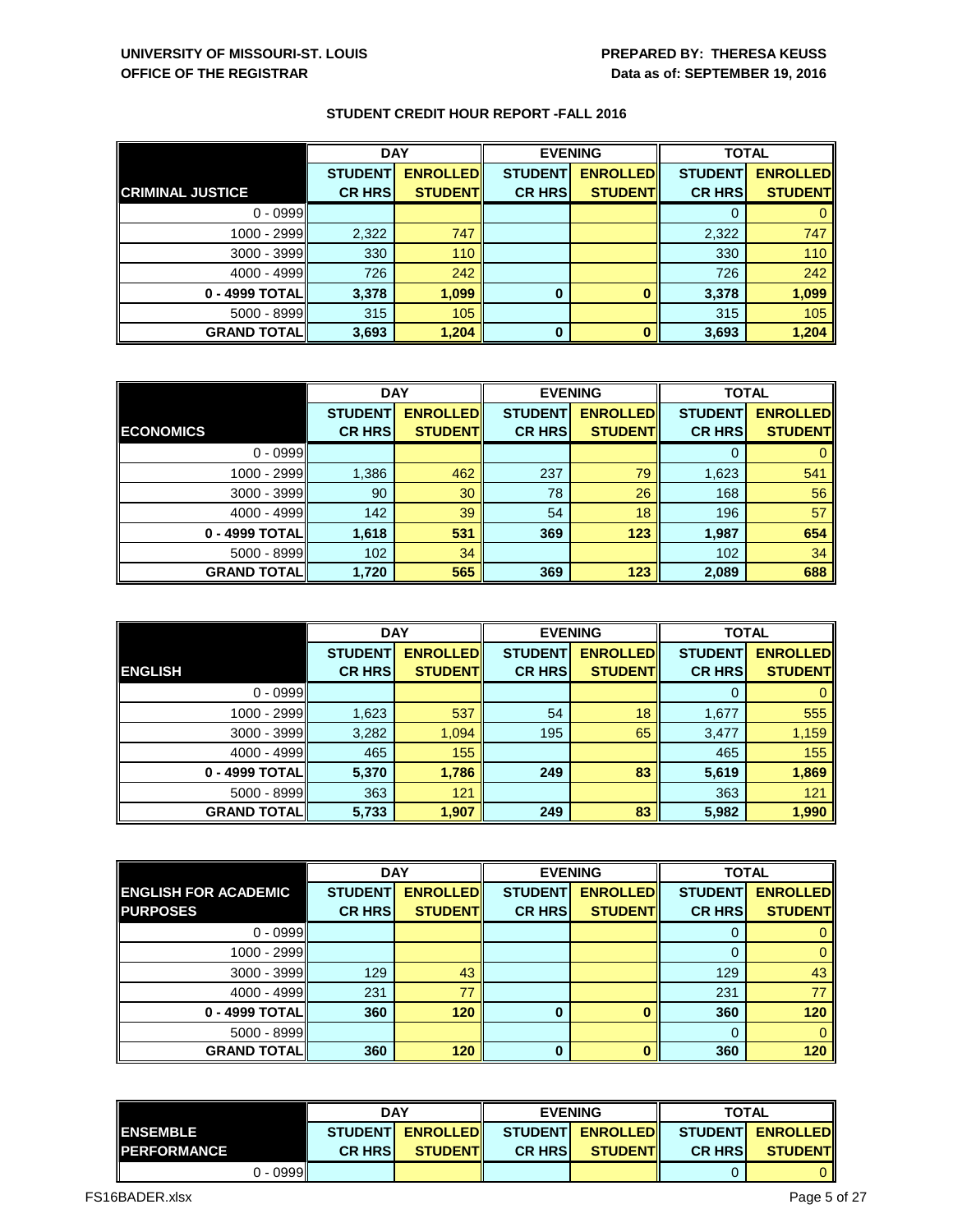| $1000 - 2999$      | 272 | 272 |  | 272 | 272 |
|--------------------|-----|-----|--|-----|-----|
| $3000 - 3999$      |     |     |  |     |     |
| $4000 - 4999$      |     |     |  |     |     |
| $0 - 4999$ TOTAL   | 280 | 280 |  | 280 | 280 |
| $5000 - 8999$      |     |     |  |     |     |
| <b>GRAND TOTAL</b> | 282 | 282 |  | 282 | 282 |
|                    |     |     |  |     |     |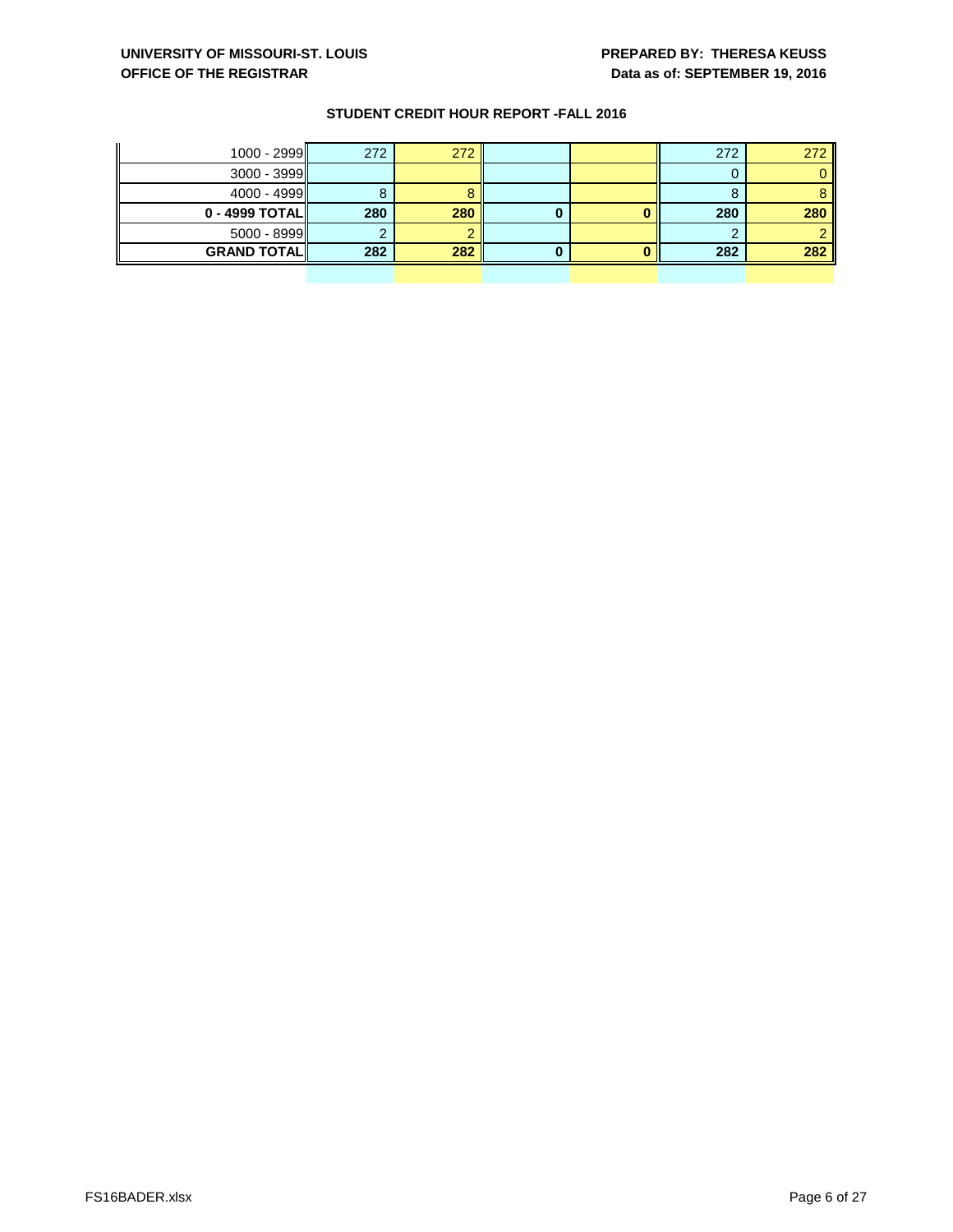|                         | <b>DAY</b>     |                 |                | <b>EVENING</b>  |                | <b>TOTAL</b>    |  |
|-------------------------|----------------|-----------------|----------------|-----------------|----------------|-----------------|--|
|                         | <b>STUDENT</b> | <b>ENROLLED</b> | <b>STUDENT</b> | <b>ENROLLED</b> | <b>STUDENT</b> | <b>ENROLLED</b> |  |
| <b>FOREIGN LANGUAGE</b> | <b>CR HRS</b>  | <b>STUDENT</b>  | <b>CR HRS</b>  | <b>STUDENT</b>  | <b>CR HRS</b>  | <b>STUDENT</b>  |  |
| $0 - 0999$              |                |                 |                |                 |                |                 |  |
| 1000 - 2999             | 142            | 43              |                |                 | 142            | 43              |  |
| $3000 - 3999$           |                |                 |                |                 |                |                 |  |
| $4000 - 4999$           | 4              |                 |                |                 | 4              |                 |  |
| 0 - 4999 TOTAL          | 146            | 45              | 0              |                 | 146            | 45              |  |
| $5000 - 8999$           |                |                 |                |                 |                |                 |  |
| <b>GRAND TOTAL</b>      | 146            | 45              | 0              |                 | 146            | 45              |  |

|                    | <b>DAY</b>     |                 |                | <b>EVENING</b>  | <b>TOTAL</b>   |                 |
|--------------------|----------------|-----------------|----------------|-----------------|----------------|-----------------|
|                    | <b>STUDENT</b> | <b>ENROLLED</b> | <b>STUDENT</b> | <b>ENROLLED</b> | <b>STUDENT</b> | <b>ENROLLED</b> |
| <b>FRENCH</b>      | <b>CR HRS</b>  | <b>STUDENT</b>  | <b>CR HRS</b>  | <b>STUDENT</b>  | <b>CR HRS</b>  | <b>STUDENT</b>  |
| $0 - 0999$         |                |                 |                |                 | O              |                 |
| 1000 - 2999        | 428            | 104             |                |                 | 428            | 104             |
| $3000 - 3999$      | 27             | 9               |                |                 | 27             | 9               |
| 4000 - 4999        | 18             | 6               |                |                 | 18             | 6               |
| 0 - 4999 TOTAL     | 473            | 119             | $\bf{0}$       | o               | 473            | 119             |
| $5000 - 8999$      | 21             |                 |                |                 | 21             |                 |
| <b>GRAND TOTAL</b> | 494            | 126             | $\Omega$       | n               | 494            | 126             |

|                    | <b>DAY</b>     |                 | <b>EVENING</b> |                 | <b>TOTAL</b>   |                 |
|--------------------|----------------|-----------------|----------------|-----------------|----------------|-----------------|
|                    | <b>STUDENT</b> | <b>ENROLLED</b> | <b>STUDENT</b> | <b>ENROLLED</b> | <b>STUDENT</b> | <b>ENROLLED</b> |
| <b>GEOGRAPHY</b>   | <b>CR HRS</b>  | <b>STUDENT</b>  | <b>CR HRS</b>  | <b>STUDENT</b>  | <b>CR HRS</b>  | <b>STUDENT</b>  |
| $0 - 0999$         |                |                 |                |                 |                |                 |
| 1000 - 2999        |                |                 |                |                 |                |                 |
| $3000 - 3999$      |                |                 |                |                 | $\Omega$       |                 |
| 4000 - 4999        |                |                 |                |                 | 0              |                 |
| 0 - 4999 TOTAL     |                | 0               | $\bf{0}$       |                 |                |                 |
| $5000 - 8999$      |                |                 |                |                 | 0              |                 |
| <b>GRAND TOTAL</b> |                | 0               | 0              |                 |                |                 |

|                    | <b>DAY</b>     |                 |                | <b>EVENING</b>  | <b>TOTAL</b>   |                 |
|--------------------|----------------|-----------------|----------------|-----------------|----------------|-----------------|
|                    | <b>STUDENT</b> | <b>ENROLLED</b> | <b>STUDENT</b> | <b>ENROLLED</b> | <b>STUDENT</b> | <b>ENROLLED</b> |
| <b>GEOLOGY</b>     | <b>CR HRS</b>  | <b>STUDENT</b>  | <b>CR HRS</b>  | <b>STUDENT</b>  | <b>CR HRS</b>  | <b>STUDENT</b>  |
| $0 - 0999$         |                |                 |                |                 | 0              |                 |
| 1000 - 2999        | 414            | 129             | 44             | 14              | 458            | 143             |
| $3000 - 3999$      |                |                 |                |                 | 0              | 0               |
| 4000 - 4999        |                |                 |                |                 | 0              |                 |
| 0 - 4999 TOTAL     | 414            | 129             | 44             | 14              | 458            | 143             |
| $5000 - 8999$      |                |                 |                |                 | 0              | $\Omega$        |
| <b>GRAND TOTAL</b> | 414            | 129             | 44             | 14              | 458            | 143             |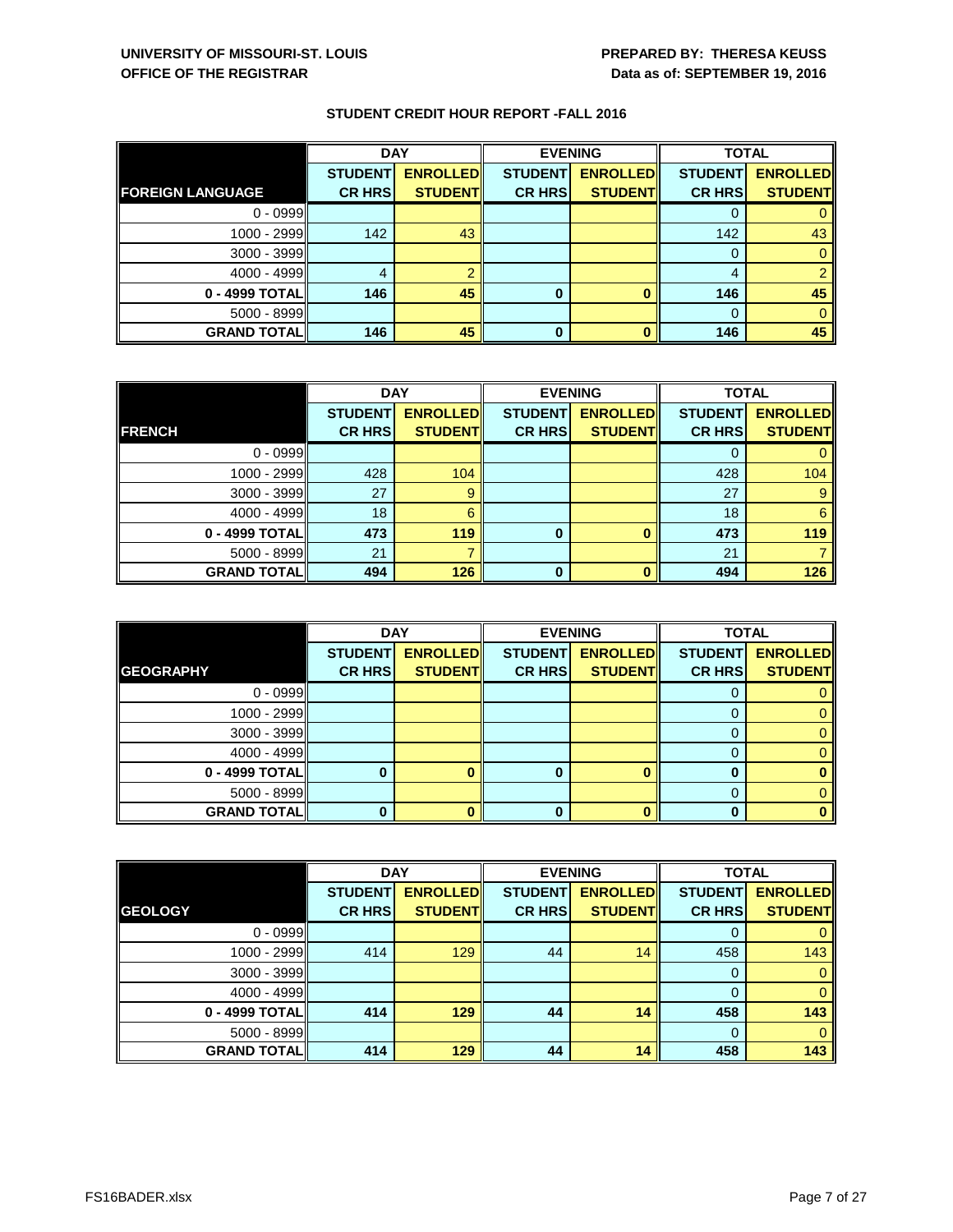|                    | <b>DAY</b>     |                 |                | <b>EVENING</b>  | <b>TOTAL</b>   |                 |
|--------------------|----------------|-----------------|----------------|-----------------|----------------|-----------------|
|                    | <b>STUDENT</b> | <b>ENROLLED</b> | <b>STUDENT</b> | <b>ENROLLED</b> | <b>STUDENT</b> | <b>ENROLLED</b> |
| <b>GERMAN</b>      | <b>CR HRS</b>  | <b>STUDENT</b>  | <b>CR HRS</b>  | <b>STUDENT</b>  | <b>CR HRS</b>  | <b>STUDENT</b>  |
| $0 - 0999$         |                |                 |                |                 | U              |                 |
| 1000 - 2999        | 284            | 68              |                |                 | 284            | 68              |
| $3000 - 3999$      |                |                 |                |                 | 9              |                 |
| 4000 - 4999        | 15             | 5               |                |                 | 15             |                 |
| 0 - 4999 TOTAL     | 308            | 76              | 0              |                 | 308            | 76              |
| $5000 - 8999$      |                |                 |                |                 | 0              |                 |
| <b>GRAND TOTAL</b> | 308            | 76              | 0              |                 | 308            | 76              |

|                      | <b>DAY</b>     |                 | <b>EVENING</b> |                 | <b>TOTAL</b>   |                 |
|----------------------|----------------|-----------------|----------------|-----------------|----------------|-----------------|
|                      | <b>STUDENT</b> | <b>ENROLLED</b> | <b>STUDENT</b> | <b>ENROLLED</b> | <b>STUDENT</b> | <b>ENROLLED</b> |
| <b>GERONTOLOGY</b>   | <b>CR HRS</b>  | <b>STUDENT</b>  | <b>CR HRS</b>  | <b>STUDENT</b>  | <b>CR HRS</b>  | <b>STUDENT</b>  |
| $0 - 0999$           |                |                 |                |                 |                |                 |
| 1000 - 2999          | 39             | 13              | 3              |                 | 42             | 14              |
| $3000 - 3999$        | 15             |                 |                |                 | 15             |                 |
| 4000 - 4999          | 18             | 6               |                |                 | 18             | 6               |
| 0 - 4999 TOTAL       | 72             | 24              | 3              |                 | 75             | 25              |
| $5000 - 8999$        | 123            | 41              |                |                 | 123            | 41              |
| <b>GRAND TOTAL  </b> | 195            | 65              | 3              |                 | 198            | 66              |

|                             | <b>DAY</b>     |                 | <b>EVENING</b> |                 | <b>TOTAL</b>   |                 |
|-----------------------------|----------------|-----------------|----------------|-----------------|----------------|-----------------|
|                             | <b>STUDENT</b> | <b>ENROLLED</b> | <b>STUDENT</b> | <b>ENROLLED</b> | <b>STUDENT</b> | <b>ENROLLED</b> |
| <b>GREEK ANCIENT/MODERN</b> | <b>CR HRS</b>  | <b>STUDENT</b>  | <b>CR HRS</b>  | <b>STUDENT</b>  | <b>CR HRS</b>  | <b>STUDENT</b>  |
| $0 - 0999$                  |                |                 |                |                 |                |                 |
| 1000 - 2999                 |                |                 |                |                 |                | 0               |
| $3000 - 3999$               |                |                 |                |                 | $\Gamma$       | 0               |
| $4000 - 4999$               |                |                 |                |                 | 0              | 0               |
| 0 - 4999 TOTAL              |                | o               | 0              |                 | 0              |                 |
| $5000 - 8999$               |                |                 |                |                 |                | 0               |
| <b>GRAND TOTAL</b>          | 0              |                 | 0              |                 | 0              |                 |

|                      | <b>DAY</b>     |                 | <b>EVENING</b> |                 | <b>TOTAL</b>   |                 |
|----------------------|----------------|-----------------|----------------|-----------------|----------------|-----------------|
|                      | <b>STUDENT</b> | <b>ENROLLED</b> | <b>STUDENT</b> | <b>ENROLLED</b> | <b>STUDENT</b> | <b>ENROLLED</b> |
| <b>HISTORY</b>       | <b>CR HRS</b>  | <b>STUDENT</b>  | <b>CR HRS</b>  | <b>STUDENT</b>  | <b>CR HRS</b>  | <b>STUDENT</b>  |
| $0 - 0999$           |                |                 |                |                 | 0              |                 |
| 1000 - 2999          | 1,333          | 423             |                |                 | 1,333          | 423             |
| $3000 - 3999$        | 75             | 25              |                |                 | 75             | 25              |
| 4000 - 4999          | 189            | 49              |                |                 | 189            | 49              |
| 0 - 4999 TOTAL       | 1,597          | 497             | $\bf{0}$       |                 | 1,597          | 497             |
| $5000 - 8999$        | 342            | 106             |                |                 | 342            | 106             |
| <b>GRAND TOTAL  </b> | 1,939          | 603             | $\bf{0}$       |                 | 1,939          | 603             |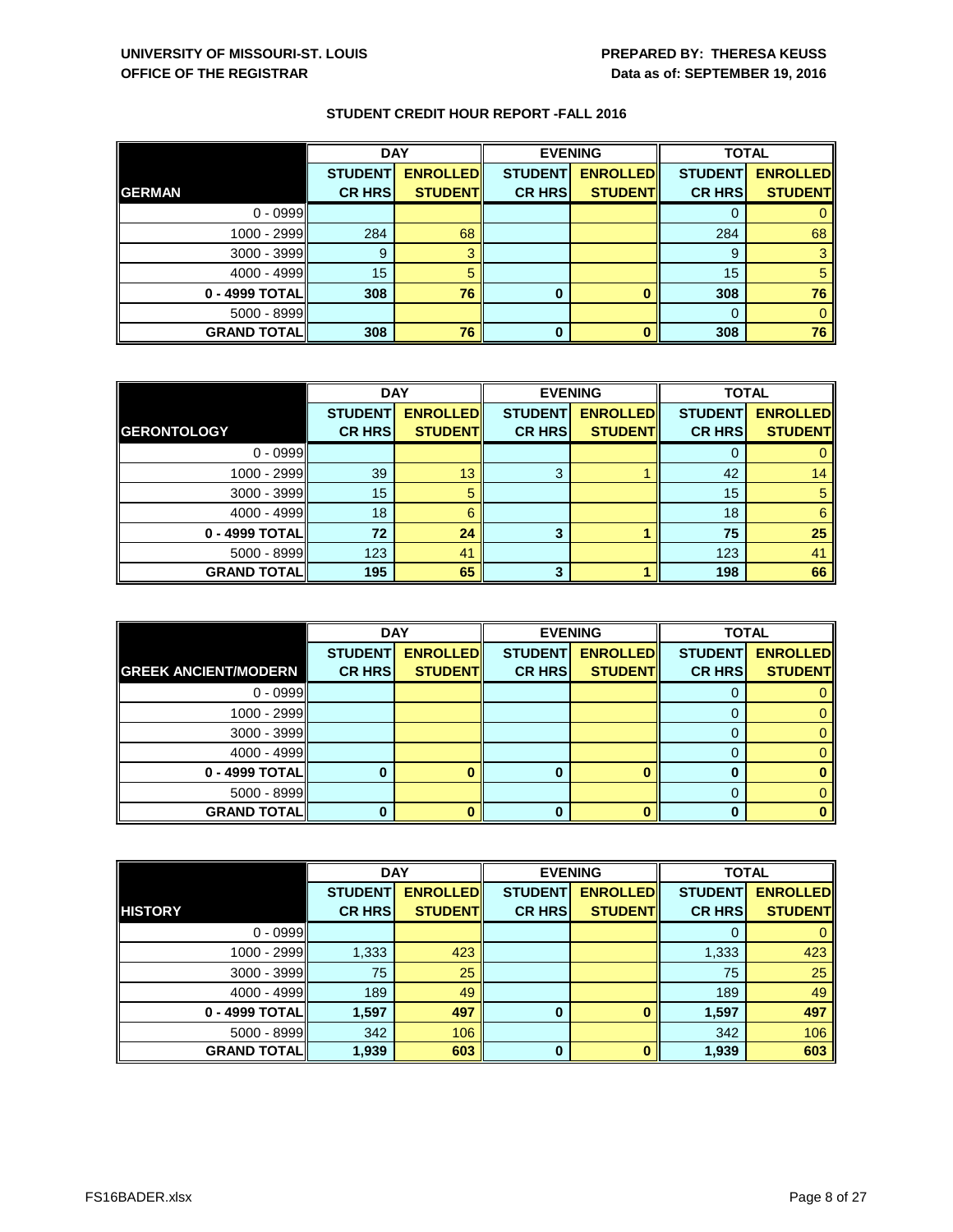|                    | <b>DAY</b>     |                 |                | <b>EVENING</b>  | <b>TOTAL</b>   |                 |
|--------------------|----------------|-----------------|----------------|-----------------|----------------|-----------------|
|                    | <b>STUDENT</b> | <b>ENROLLED</b> | <b>STUDENT</b> | <b>ENROLLED</b> | <b>STUDENT</b> | <b>ENROLLED</b> |
| <b>HONORS</b>      | <b>CR HRS</b>  | <b>STUDENT</b>  | <b>CR HRS</b>  | <b>STUDENT</b>  | <b>CR HRS</b>  | <b>STUDENT</b>  |
| $0 - 0999$         |                |                 |                |                 |                |                 |
| 1000 - 2999        | 1,410          | 470             | 45             | 15              | 1,455          | 485             |
| $3000 - 3999$      | 561            | 187             |                |                 | 561            | 187             |
| $4000 - 4999$      | 203            | 105             |                |                 | 203            | 105             |
| 0 - 4999 TOTAL     | 2,174          | 762             | 45             | 15              | 2,219          | 777             |
| 5000 - 8999        |                |                 |                |                 | 0              |                 |
| <b>GRAND TOTAL</b> | 2,174          | 762             | 45             | 15              | 2,219          | 777             |

|                          | <b>DAY</b>     |                 | <b>EVENING</b> |                 | <b>TOTAL</b>   |                 |
|--------------------------|----------------|-----------------|----------------|-----------------|----------------|-----------------|
|                          | <b>STUDENT</b> | <b>ENROLLED</b> | <b>STUDENT</b> | <b>ENROLLED</b> | <b>STUDENT</b> | <b>ENROLLED</b> |
| <b>INTERDISCIPLINARY</b> | <b>CR HRS</b>  | <b>STUDENT</b>  | <b>CR HRS</b>  | <b>STUDENT</b>  | <b>CR HRS</b>  | <b>STUDENT</b>  |
| $0 - 0999$               |                |                 |                |                 | O              |                 |
| 1000 - 2999              | 372            | 316             |                |                 | 372            | 316             |
| $3000 - 3999$            |                |                 |                |                 | 0              |                 |
| 4000 - 4999              |                |                 |                |                 | 0              |                 |
| 0 - 4999 TOTAL           | 372            | 316             | 0              |                 | 372            | 316             |
| $5000 - 8999$            |                |                 |                |                 | $\Omega$       |                 |
| <b>GRAND TOTAL</b>       | 372            | 316             | 0              |                 | 372            | 316             |

|                    | <b>DAY</b>     |                 |                | <b>EVENING</b>  | <b>TOTAL</b>   |                 |
|--------------------|----------------|-----------------|----------------|-----------------|----------------|-----------------|
|                    | <b>STUDENT</b> | <b>ENROLLED</b> | <b>STUDENT</b> | <b>ENROLLED</b> | <b>STUDENT</b> | <b>ENROLLED</b> |
| <b>ITALIAN</b>     | <b>CR HRS</b>  | <b>STUDENT</b>  | <b>CR HRS</b>  | <b>STUDENT</b>  | <b>CR HRS</b>  | <b>STUDENT</b>  |
| $0 - 0999$         |                |                 |                |                 |                |                 |
| 1000 - 2999        |                |                 |                |                 | 0              |                 |
| $3000 - 3999$      |                |                 |                |                 | 0              |                 |
| $4000 - 4999$      |                |                 |                |                 | 0              |                 |
| 0 - 4999 TOTAL     |                | 0               | $\bf{0}$       |                 |                |                 |
| $5000 - 8999$      |                |                 |                |                 | 0              |                 |
| <b>GRAND TOTAL</b> |                | 0               | $\bf{0}$       |                 |                |                 |

|                      | <b>DAY</b>     |                 |                | <b>EVENING</b>  | <b>TOTAL</b>   |                 |
|----------------------|----------------|-----------------|----------------|-----------------|----------------|-----------------|
|                      | <b>STUDENT</b> | <b>ENROLLED</b> | <b>STUDENT</b> | <b>ENROLLED</b> | <b>STUDENT</b> | <b>ENROLLED</b> |
| <b>JAPANESE</b>      | <b>CR HRS</b>  | <b>STUDENT</b>  | <b>CR HRS</b>  | <b>STUDENT</b>  | <b>CR HRS</b>  | <b>STUDENT</b>  |
| $0 - 0999$           |                |                 |                |                 | 0              |                 |
| 1000 - 2999          | 333            | 75              |                |                 | 333            | 75              |
| $3000 - 3999$        | 79             | 22              |                |                 | 79             | 22              |
| 4000 - 4999          | 15             | 5               |                |                 | 15             | 5               |
| 0 - 4999 TOTAL       | 427            | 102             | 0              |                 | 427            | 102             |
| $5000 - 8999$        |                |                 |                |                 | 0              | $\Omega$        |
| <b>GRAND TOTAL  </b> | 427            | 102             | $\bf{0}$       |                 | 427            | 102             |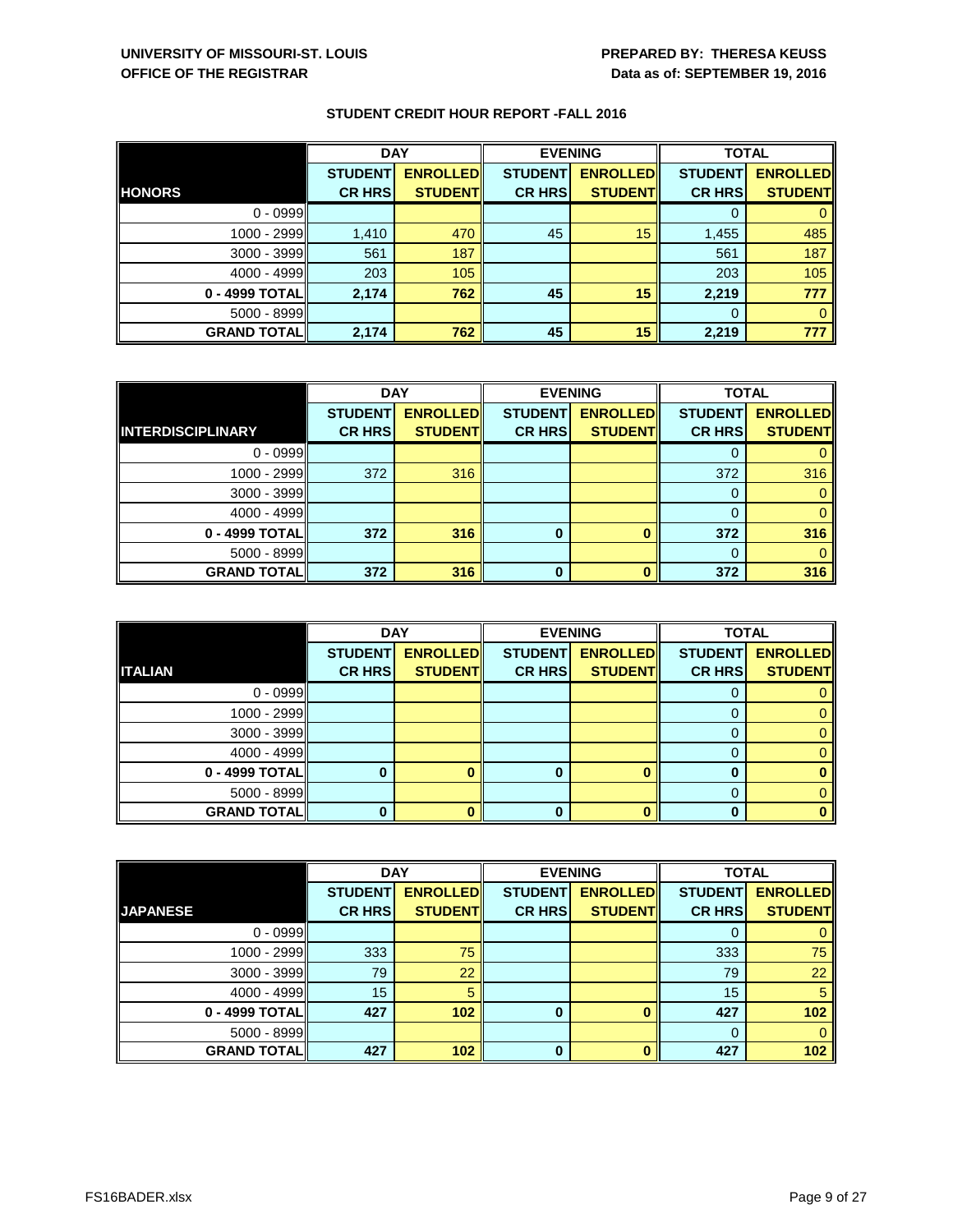|                    | <b>DAY</b>     |                 |                | <b>EVENING</b>  | <b>TOTAL</b>   |                 |
|--------------------|----------------|-----------------|----------------|-----------------|----------------|-----------------|
|                    | <b>STUDENT</b> | <b>ENROLLED</b> | <b>STUDENT</b> | <b>ENROLLED</b> | <b>STUDENT</b> | <b>ENROLLED</b> |
| <b>LATIN</b>       | <b>CR HRS</b>  | <b>STUDENT</b>  | <b>CR HRS</b>  | <b>STUDENT</b>  | <b>CR HRS</b>  | <b>STUDENT</b>  |
| $0 - 0999$         |                |                 |                |                 | υ              |                 |
| 1000 - 2999        | 33             | 11              |                |                 | 33             |                 |
| $3000 - 3999$      |                |                 |                |                 | 0              |                 |
| 4000 - 4999        |                |                 |                |                 | O              |                 |
| 0 - 4999 TOTAL     | 33             | 11              |                |                 | 33             |                 |
| $5000 - 8999$      |                |                 |                |                 | $\Omega$       |                 |
| <b>GRAND TOTAL</b> | 33             | 11              | 0              |                 | 33             |                 |

|                      | <b>DAY</b>     |                 |                | <b>EVENING</b>  | <b>TOTAL</b>   |                 |
|----------------------|----------------|-----------------|----------------|-----------------|----------------|-----------------|
|                      | <b>STUDENT</b> | <b>ENROLLED</b> | <b>STUDENT</b> | <b>ENROLLED</b> | <b>STUDENT</b> | <b>ENROLLED</b> |
| <b>MATHEMATICS</b>   | <b>CR HRS</b>  | <b>STUDENT</b>  | <b>CR HRS</b>  | <b>STUDENT</b>  | <b>CR HRS</b>  | <b>STUDENT</b>  |
| $0 - 0999$           |                |                 |                |                 |                |                 |
| 1000 - 2999          | 4,761          | 1,460           | 1,277          | 377             | 6,038          | 1,837           |
| $3000 - 3999$        | 159            | 53              |                |                 | 159            | 53              |
| 4000 - 4999          | 303            | 101             | 90             | 30              | 393            | 131             |
| 0 - 4999 TOTAL       | 5,223          | 1,614           | 1,367          | 407             | 6,590          | 2,021           |
| $5000 - 8999$        | 133            | 43              |                |                 | 133            | 43              |
| <b>GRAND TOTAL  </b> | 5,356          | 1,657           | 1,367          | 407             | 6,723          | 2,064           |

|                      | <b>DAY</b>     |                 |                | <b>EVENING</b>  | <b>TOTAL</b>   |                 |
|----------------------|----------------|-----------------|----------------|-----------------|----------------|-----------------|
|                      | <b>STUDENT</b> | <b>ENROLLED</b> | <b>STUDENT</b> | <b>ENROLLED</b> | <b>STUDENT</b> | <b>ENROLLED</b> |
| <b>MEDIA STUDIES</b> | <b>CR HRS</b>  | <b>STUDENT</b>  | <b>CR HRS</b>  | <b>STUDENT</b>  | <b>CR HRS</b>  | <b>STUDENT</b>  |
| $0 - 0999$           |                |                 |                |                 | 0              |                 |
| 1000 - 2999          | 765            | 255             |                |                 | 765            | 255             |
| $3000 - 3999$        | 573            | 189             |                |                 | 573            | 189             |
| 4000 - 4999          | 9              | റ               |                |                 | 9              |                 |
| 0 - 4999 TOTAL       | 1,347          | 446             | $\bf{0}$       | ŋ               | 1,347          | 446             |
| $5000 - 8999$        |                |                 |                |                 | $\Omega$       | $\Omega$        |
| <b>GRAND TOTAL</b>   | 1,347          | 446             | 0              | ŋ               | 1,347          | 446             |

|                               | <b>DAY</b>     |                 |                | <b>EVENING</b>  | <b>TOTAL</b>   |                 |
|-------------------------------|----------------|-----------------|----------------|-----------------|----------------|-----------------|
| <b>MILITARY &amp; VETERAN</b> | <b>STUDENT</b> | <b>ENROLLED</b> | <b>STUDENT</b> | <b>ENROLLED</b> | <b>STUDENT</b> | <b>ENROLLED</b> |
| <b>STUDIES</b>                | <b>CR HRS</b>  | <b>STUDENT</b>  | <b>CR HRS</b>  | <b>STUDENT</b>  | <b>CR HRS</b>  | <b>STUDENT</b>  |
| $0 - 0999$                    |                |                 |                |                 |                | $\mathbf{0}$    |
| 1000 - 2999                   | 33             | 15              |                |                 | 33             | 15              |
| $3000 - 3999$                 |                |                 |                |                 | 0              | $\mathbf{0}$    |
| 4000 - 4999                   | 6              | 5               |                |                 | 6              | $\sqrt{5}$      |
| 0 - 4999 TOTAL                | 39             | 20              | 0              |                 | 39             | 20              |
| $5000 - 8999$                 |                |                 |                |                 | 0              | $\overline{0}$  |
| <b>GRAND TOTAL</b>            | 39             | <b>20</b>       | $\bf{0}$       |                 | 39             | 20              |

|                          | <b>DAY</b>     |                           |                | <b>EVENING</b>   | <b>TOTAL</b>   |                  |
|--------------------------|----------------|---------------------------|----------------|------------------|----------------|------------------|
|                          |                | <b>STUDENTI ENROLLEDI</b> |                | STUDENT ENROLLED |                | STUDENT ENROLLED |
| <b>IMILITARY SCIENCE</b> | <b>CR HRSI</b> | <b>STUDENTI</b>           | <b>CR HRSI</b> | <b>STUDENTI</b>  | <b>CR HRSI</b> | <b>STUDENT</b>   |
| 0 - 0999ll               |                |                           |                |                  |                |                  |
| 1000 - 2999              | 15             |                           |                |                  | 15             |                  |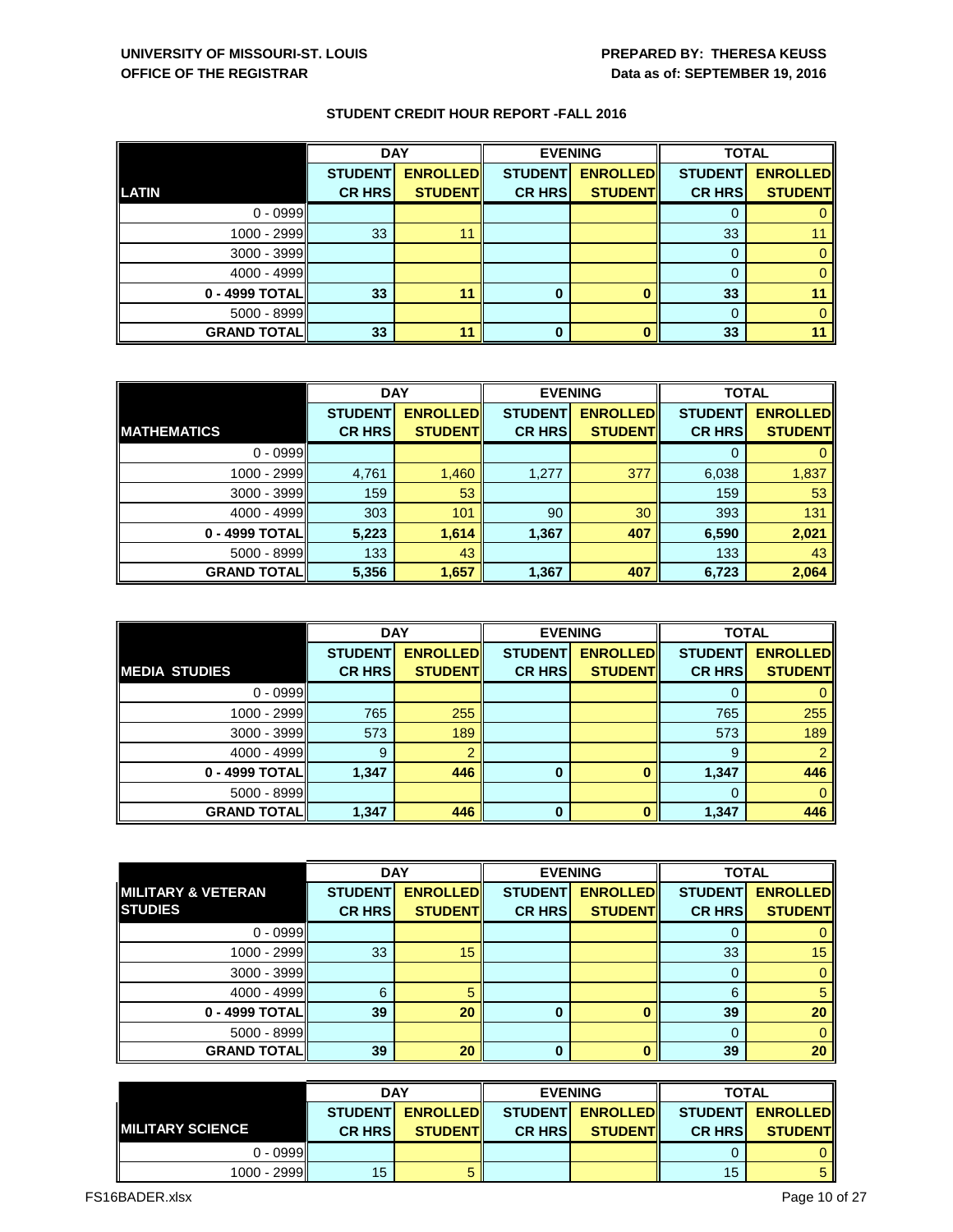| $3000 - 3999$      |    |  |    |  |
|--------------------|----|--|----|--|
| 4000 - 4999 $\ $   |    |  | u  |  |
| $0 - 4999$ TOTAL   | 18 |  | 18 |  |
| $5000 - 8999$      |    |  |    |  |
| <b>GRAND TOTAL</b> | 18 |  | 18 |  |

|                        | <b>DAY</b>     |                 |                | <b>EVENING</b>  | <b>TOTAL</b>   |                 |
|------------------------|----------------|-----------------|----------------|-----------------|----------------|-----------------|
|                        | <b>STUDENT</b> | <b>ENROLLED</b> | <b>STUDENT</b> | <b>ENROLLED</b> | <b>STUDENT</b> | <b>ENROLLED</b> |
| <b>MUSIC EDUCATION</b> | <b>CR HRS</b>  | <b>STUDENT</b>  | <b>CR HRS</b>  | <b>STUDENT</b>  | <b>CR HRS</b>  | <b>STUDENT</b>  |
| $0 - 0999$             |                |                 |                |                 |                |                 |
| 1000 - 2999            |                |                 |                |                 |                |                 |
| 3000 - 3999            | 158            | 55              | 39             | 13              | 197            | 68              |
| 4000 - 4999            |                |                 |                |                 |                |                 |
| 0 - 4999 TOTAL         | 158            | 55              | 39             | 13              | 197            | 68              |
| $5000 - 8999$          | 9              | 3               |                |                 | 9              |                 |
| <b>GRAND TOTAL</b>     | 167            | 58              | 39             | 13              | 206            |                 |

|                      | <b>DAY</b>     |                 | <b>EVENING</b> |                 | <b>TOTAL</b>   |                 |
|----------------------|----------------|-----------------|----------------|-----------------|----------------|-----------------|
|                      | <b>STUDENT</b> | <b>ENROLLED</b> | <b>STUDENT</b> | <b>ENROLLED</b> | <b>STUDENT</b> | <b>ENROLLED</b> |
| <b>MUSIC HISTORY</b> | <b>CR HRS</b>  | <b>STUDENT</b>  | <b>CR HRS</b>  | <b>STUDENT</b>  | <b>CR HRS</b>  | <b>STUDENT</b>  |
| $0 - 0999$           |                |                 |                |                 |                |                 |
| 1000 - 2999          | 789            | 263             |                |                 | 789            | 263             |
| $3000 - 3999$        |                |                 |                |                 | 0              |                 |
| 4000 - 4999          | 42             | 14              |                |                 | 42             | 14              |
| 0 - 4999 TOTAL       | 831            | 277             | 0              |                 | 831            | 277             |
| $5000 - 8999$        |                |                 |                |                 | $\Omega$       |                 |
| <b>GRAND TOTALI</b>  | 831            | 277             | 0              |                 | 831            | 277             |

|                     | <b>DAY</b>     |                 |                | <b>EVENING</b>  |                | <b>TOTAL</b>    |  |
|---------------------|----------------|-----------------|----------------|-----------------|----------------|-----------------|--|
|                     | <b>STUDENT</b> | <b>ENROLLED</b> | <b>STUDENT</b> | <b>ENROLLED</b> | <b>STUDENT</b> | <b>ENROLLED</b> |  |
| <b>PEDAGOGY</b>     | <b>CR HRS</b>  | <b>STUDENT</b>  | <b>CR HRS</b>  | <b>STUDENT</b>  | <b>CR HRS</b>  | <b>STUDENT</b>  |  |
| $0 - 0999$          |                |                 |                |                 | O              |                 |  |
| 1000 - 2999         | 34             | 17              |                |                 | 34             | 17              |  |
| $3000 - 3999$       |                |                 |                |                 | 0              |                 |  |
| 4000 - 4999         |                |                 |                |                 |                |                 |  |
| 0 - 4999 TOTAL      | 34             | 17              | 0              |                 | 34             |                 |  |
| $5000 - 8999$       |                |                 |                |                 | 0              |                 |  |
| <b>GRAND TOTALI</b> | 34             | 17              | 0              |                 | 34             |                 |  |

| <b>DAY</b>        |                | <b>EVENING</b>  |                | <b>TOTAL</b>    |                |                 |
|-------------------|----------------|-----------------|----------------|-----------------|----------------|-----------------|
|                   | <b>STUDENT</b> | <b>ENROLLED</b> | <b>STUDENT</b> | <b>ENROLLED</b> | <b>STUDENT</b> | <b>ENROLLED</b> |
| <b>PHILOSOPHY</b> | <b>CR HRS</b>  | <b>STUDENT</b>  | <b>CR HRS</b>  | <b>STUDENTI</b> | <b>CR HRS</b>  | <b>STUDENT</b>  |
| $0 - 0999$        |                |                 |                |                 |                |                 |
| 1000 - 2999       | 1,800          | 600             | 72             | 24              | 1,872          | 624             |
| $3000 - 3999$     | 294            | 98              |                |                 | 294            | 98              |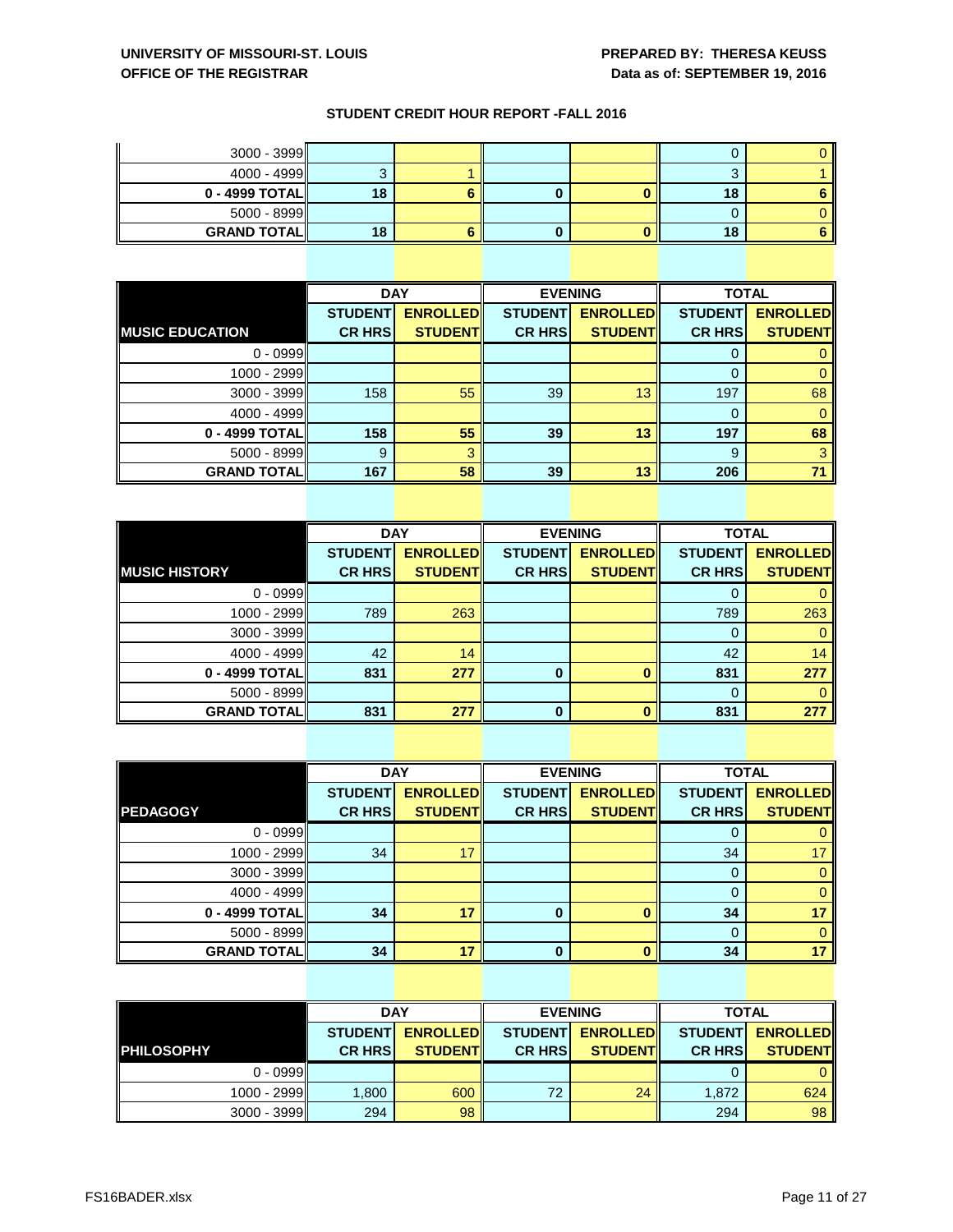| $4000 - 4999$       | 69    | ററ<br>ے |    |    | 69    | $\sim$<br>w |
|---------------------|-------|---------|----|----|-------|-------------|
| $0 - 4999$ TOTAL    | 2,163 | 704     | フつ | 24 | 2,235 | 745         |
| $5000 - 8999$       | 136   | 46      |    |    | 136   | 46 I        |
| <b>GRAND TOTALI</b> | 2,299 | 767     | 70 | 24 | 2,371 | 791         |

|                    | <b>DAY</b>     |                 | <b>EVENING</b> |                 | <b>TOTAL</b>   |                 |
|--------------------|----------------|-----------------|----------------|-----------------|----------------|-----------------|
|                    | <b>STUDENT</b> | <b>ENROLLED</b> | <b>STUDENT</b> | <b>ENROLLED</b> | <b>STUDENT</b> | <b>ENROLLED</b> |
| <b>PHYSICS</b>     | <b>CR HRS</b>  | <b>STUDENT</b>  | <b>CR HRS</b>  | <b>STUDENT</b>  | <b>CR HRS</b>  | <b>STUDENT</b>  |
| $0 - 0999$         |                |                 |                |                 |                |                 |
| 1000 - 2999        | 776            | 197             | 349            | 76              | 1,125          | 273             |
| $3000 - 3999$      | 90             | 31              |                |                 | 90             | 31              |
| 4000 - 4999        | 73             | 25              |                |                 | 73             | 25              |
| 0 - 4999 TOTAL     | 939            | 253             | 349            | 76              | 1,288          | 329             |
| $5000 - 8999$      | 103            | 38              |                |                 | 103            | 38              |
| <b>GRAND TOTAL</b> | 1,042          | 291             | 349            | 76              | 1,391          | 367             |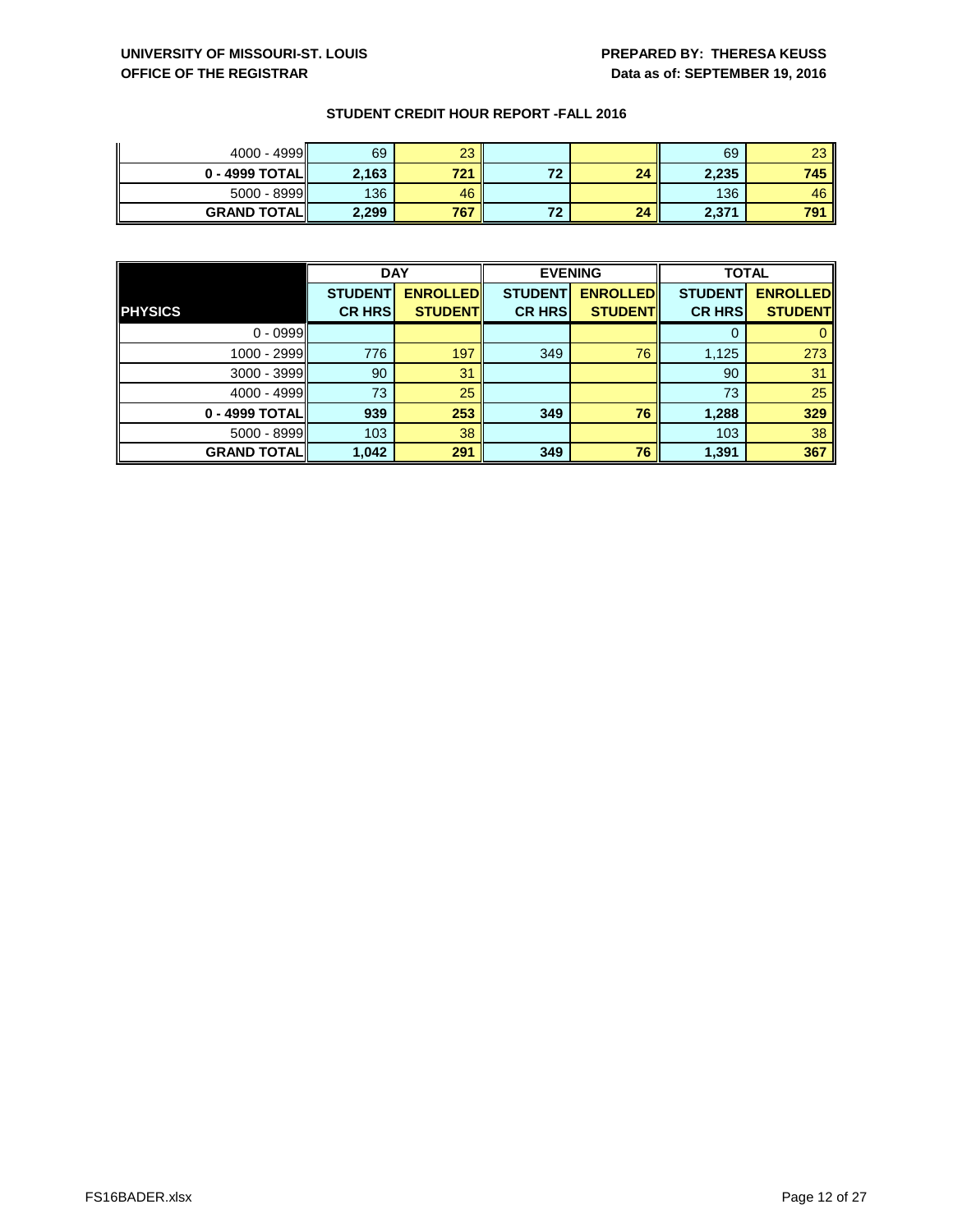|                          | <b>DAY</b>     |                 |                | <b>EVENING</b>  | <b>TOTAL</b>   |                 |
|--------------------------|----------------|-----------------|----------------|-----------------|----------------|-----------------|
|                          | <b>STUDENT</b> | <b>ENROLLED</b> | <b>STUDENT</b> | <b>ENROLLED</b> | <b>STUDENT</b> | <b>ENROLLED</b> |
| <b>POLITICAL SCIENCE</b> | <b>CR HRS</b>  | <b>STUDENT</b>  | <b>CR HRS</b>  | <b>STUDENT</b>  | <b>CR HRS</b>  | <b>STUDENT</b>  |
| $0 - 0999$               |                |                 |                |                 | 0              |                 |
| 1000 - 2999              | 846            | 282             | 75             | 25              | 921            | 307             |
| $3000 - 3999$            | 401            | 134             |                |                 | 401            | 134             |
| 4000 - 4999              | 54             | 18              |                |                 | 54             | 18              |
| 0 - 4999 TOTAL           | 1,301          | 434             | 75             | 25              | 1,376          | 459             |
| $5000 - 8999$            | 286            | 107             |                |                 | 286            | 107             |
| <b>GRAND TOTAL</b>       | 1,587          | 541             | 75             | 25              | 1,662          | 566             |

|                    | <b>DAY</b>     |                 |                | <b>EVENING</b>  | <b>TOTAL</b>   |                 |
|--------------------|----------------|-----------------|----------------|-----------------|----------------|-----------------|
|                    | <b>STUDENT</b> | <b>ENROLLED</b> | <b>STUDENT</b> | <b>ENROLLED</b> | <b>STUDENT</b> | <b>ENROLLED</b> |
| <b>PRACTICUM</b>   | <b>CR HRS</b>  | <b>STUDENT</b>  | <b>CR HRS</b>  | <b>STUDENT</b>  | <b>CR HRS</b>  | <b>STUDENT</b>  |
| $0 - 0999$         |                |                 |                |                 |                |                 |
| 1000 - 2999        | 85             | 85              |                |                 | 85             | 85              |
| $3000 - 3999$      | 32             | 16              |                |                 | 32             | 16              |
| 4000 - 4999        | 10             | 4               |                |                 | 10             |                 |
| 0 - 4999 TOTAL     | 127            | 105             | $\bf{0}$       |                 | 127            | 105             |
| $5000 - 8999$      |                |                 |                |                 | 0              |                 |
| <b>GRAND TOTAL</b> | 127            | 105             | $\bf{0}$       |                 | 127            | 105             |

|                    | <b>DAY</b>     |                 |                | <b>EVENING</b>  | <b>TOTAL</b>   |                 |
|--------------------|----------------|-----------------|----------------|-----------------|----------------|-----------------|
|                    | <b>STUDENT</b> | <b>ENROLLED</b> | <b>STUDENT</b> | <b>ENROLLED</b> | <b>STUDENT</b> | <b>ENROLLED</b> |
| <b>PSYCHOLOGY</b>  | <b>CR HRS</b>  | <b>STUDENT</b>  | <b>CR HRS</b>  | <b>STUDENT</b>  | <b>CR HRS</b>  | <b>STUDENT</b>  |
| $0 - 0999$         |                |                 |                |                 |                |                 |
| 1000 - 2999        | 3,477          | 1,175           | 132            | 68              | 3,609          | 1,243           |
| $3000 - 3999$      | 971            | 331             |                |                 | 971            | 331             |
| $4000 - 4999$      | 680            | 246             |                |                 | 680            | 246             |
| 0 - 4999 TOTAL     | 5,128          | 1,752           | 132            | 68              | 5,260          | 1,820           |
| $5000 - 8999$      | 527            | 223             |                |                 | 527            | 223             |
| <b>GRAND TOTAL</b> | 5,655          | 1,975           | 132            | 68              | 5,787          | 2,043           |

|                      | <b>DAY</b>     |                 |                | <b>EVENING</b>  | <b>TOTAL</b>   |                 |
|----------------------|----------------|-----------------|----------------|-----------------|----------------|-----------------|
|                      | <b>STUDENT</b> | <b>ENROLLED</b> | <b>STUDENT</b> | <b>ENROLLED</b> | <b>STUDENT</b> | <b>ENROLLED</b> |
| <b>SOCIOLOGY</b>     | <b>CR HRS</b>  | <b>STUDENT</b>  | <b>CR HRS</b>  | <b>STUDENT</b>  | <b>CR HRS</b>  | <b>STUDENT</b>  |
| $0 - 0999$           |                |                 |                |                 | 0              | 0               |
| 1000 - 2999          | 738            | 246             |                |                 | 738            | 246             |
| $3000 - 3999$        | 84             | 28              | 12             | 4               | 96             | 32              |
| 4000 - 4999          | 285            | 95              |                |                 | 285            | 95              |
| 0 - 4999 TOTAL       | 1,107          | 369             | 12             | 4               | 1,119          | 373             |
| $5000 - 8999$        |                |                 |                |                 | 0              | $\mathbf{0}$    |
| <b>GRAND TOTAL  </b> | 1,107          | 369             | 12             | 4               | 1,119          | 373             |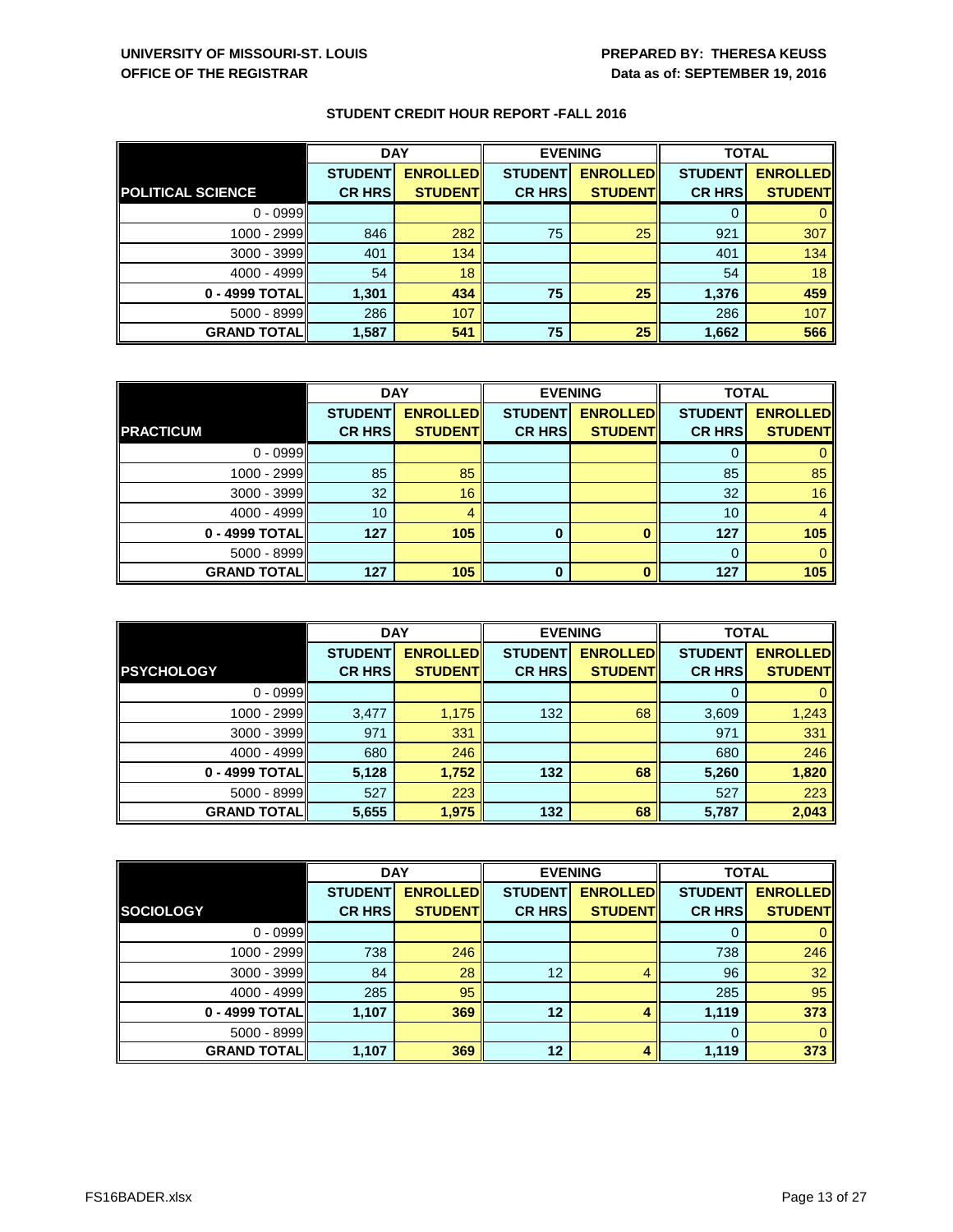|                      | <b>DAY</b>     |                 |                | <b>EVENING</b>  | <b>TOTAL</b>   |                 |
|----------------------|----------------|-----------------|----------------|-----------------|----------------|-----------------|
|                      | <b>STUDENT</b> | <b>ENROLLED</b> | <b>STUDENT</b> | <b>ENROLLED</b> | <b>STUDENT</b> | <b>ENROLLED</b> |
| <b>SPANISH</b>       | <b>CR HRS</b>  | <b>STUDENT</b>  | <b>CR HRS</b>  | <b>STUDENT</b>  | <b>CR HRS</b>  | <b>STUDENT</b>  |
| $0 - 0999$           |                |                 |                |                 |                |                 |
| 1000 - 2999          | 1,236          | 286             | 69             | 19              | 1,305          | 305             |
| $3000 - 3999$        | 66             | 22              |                |                 | 66             | 22              |
| $4000 - 4999$        |                |                 | 57             | 19              | 57             | 19              |
| 0 - 4999 TOTAL       | 1,302          | 308             | 126            | 38              | 1,428          | 346             |
| $5000 - 8999$        | 31             | 11              |                |                 | 31             |                 |
| <b>GRAND TOTAL  </b> | 1,333          | 319             | 126            | 38              | 1,459          | 357             |

|                    | <b>DAY</b>     |                 | <b>EVENING</b> |                 | <b>TOTAL</b>   |                 |
|--------------------|----------------|-----------------|----------------|-----------------|----------------|-----------------|
|                    | <b>STUDENT</b> | <b>ENROLLED</b> | <b>STUDENT</b> | <b>ENROLLED</b> | <b>STUDENT</b> | <b>ENROLLED</b> |
| <b>STUDIO ART</b>  | <b>CR HRS</b>  | <b>STUDENT</b>  | <b>CR HRS</b>  | <b>STUDENT</b>  | <b>CR HRS</b>  | <b>STUDENT</b>  |
| $0 - 0999$         |                |                 |                |                 | 0              |                 |
| 1000 - 2999        | 740            | 246             | 126            | 42              | 866            | 288             |
| $3000 - 3999$      | 270            | 90              |                |                 | 270            | 90              |
| $4000 - 4999$      | 72             | 24              |                |                 | 72             | 24              |
| 0 - 4999 TOTAL     | 1,082          | 360             | 126            | 42              | 1,208          | 402             |
| $5000 - 8999$      |                |                 |                |                 | 0              |                 |
| <b>GRAND TOTAL</b> | 1,082          | 360             | 126            | 42              | 1,208          | 402             |

|                      | <b>DAY</b>     |                 |                | <b>EVENING</b>  | <b>TOTAL</b>   |                 |
|----------------------|----------------|-----------------|----------------|-----------------|----------------|-----------------|
|                      | <b>STUDENT</b> | <b>ENROLLED</b> | <b>STUDENT</b> | <b>ENROLLED</b> | <b>STUDENT</b> | <b>ENROLLED</b> |
| <b>THEATRE</b>       | <b>CR HRS</b>  | <b>STUDENT</b>  | <b>CR HRS</b>  | <b>STUDENT</b>  | <b>CR HRS</b>  | <b>STUDENT</b>  |
| $0 - 0999$           |                |                 |                |                 | 0              |                 |
| 1000 - 2999          | 468            | 157             | 12             | 4               | 480            | 161             |
| $3000 - 3999$        | 60             | 21              |                |                 | 60             | 21              |
| 4000 - 4999          | 3              |                 |                |                 | 3              |                 |
| 0 - 4999 TOTAL       | 531            | 179             | 12             |                 | 543            | 183             |
| $5000 - 8999$        |                |                 |                |                 | $\Omega$       | 0               |
| <b>GRAND TOTAL  </b> | 531            | 179             | 12             |                 | 543            | 183             |

|                                 | <b>DAY</b>     |                 |                | <b>EVENING</b>  | <b>TOTAL</b>   |                 |
|---------------------------------|----------------|-----------------|----------------|-----------------|----------------|-----------------|
|                                 | <b>STUDENT</b> | <b>ENROLLED</b> | <b>STUDENT</b> | <b>ENROLLED</b> | <b>STUDENT</b> | <b>ENROLLED</b> |
| <b>THEORY &amp; COMPOSITION</b> | <b>CR HRS</b>  | <b>STUDENT</b>  | <b>CR HRS</b>  | <b>STUDENT</b>  | <b>CR HRS</b>  | <b>STUDENT</b>  |
| $0 - 0999$                      |                |                 |                |                 |                | $\overline{0}$  |
| 1000 - 2999                     | 193            | 99              |                |                 | 193            | 99              |
| $3000 - 3999$                   | 92             | 35              |                |                 | 92             | 35              |
| 4000 - 4999                     |                |                 |                |                 |                | $\mathbf{0}$    |
| 0 - 4999 TOTAL                  | 285            | 134             | $\bf{0}$       |                 | 285            | 134             |
| $5000 - 8999$                   |                |                 |                |                 | 0              | $\mathbf{0}$    |
| <b>GRAND TOTALI</b>             | 285            | 134             | $\bf{0}$       |                 | 285            | 134             |

|                              | <b>DAY</b>     |                  | <b>EVENING</b>  |                | <b>TOTAL</b>                       |                |
|------------------------------|----------------|------------------|-----------------|----------------|------------------------------------|----------------|
| <b>IWOMEN'S &amp; GENDER</b> |                | STUDENT ENROLLED | <b>STUDENTI</b> |                | <b>ENROLLEDI</b> STUDENTI ENROLLED |                |
| <b>ISTUDIES</b>              | <b>CR HRSI</b> | <b>STUDENTI</b>  | <b>CR HRSI</b>  | <b>STUDENT</b> | <b>CR HRSI</b>                     | <b>STUDENT</b> |
| 0 - 0999                     |                |                  |                 |                |                                    |                |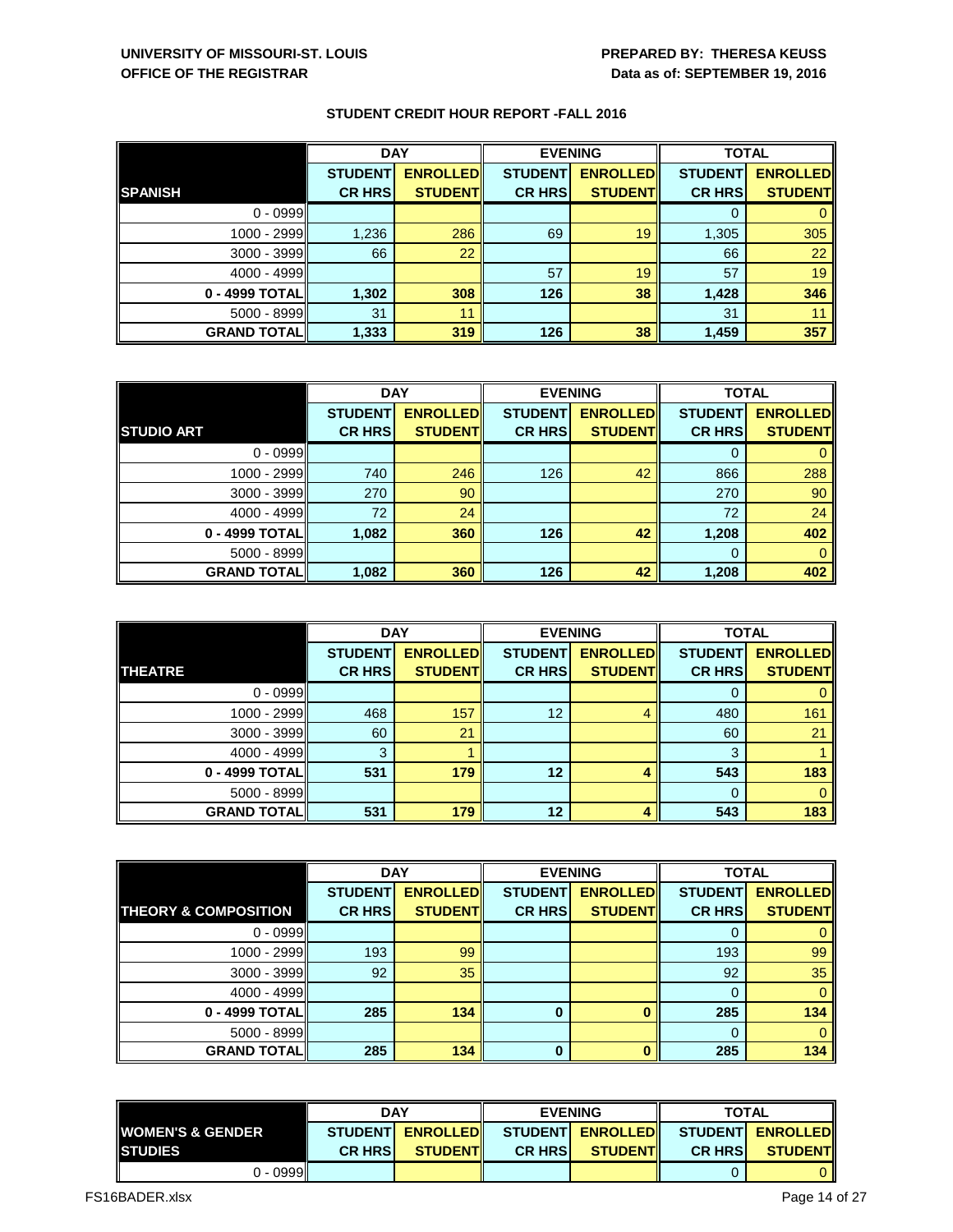| $1000 - 2999$      | 225 | 75  |  | 225 | 75. |
|--------------------|-----|-----|--|-----|-----|
| $3000 - 3999$      | 27  |     |  | 27  |     |
| $4000 - 4999$      | 45  | 15  |  | 45  | 15  |
| $0 - 4999$ TOTAL   | 297 | 99  |  | 297 | 99  |
| $5000 - 8999$      |     |     |  | ◠   |     |
| <b>GRAND TOTAL</b> | 300 | 100 |  | 300 | 100 |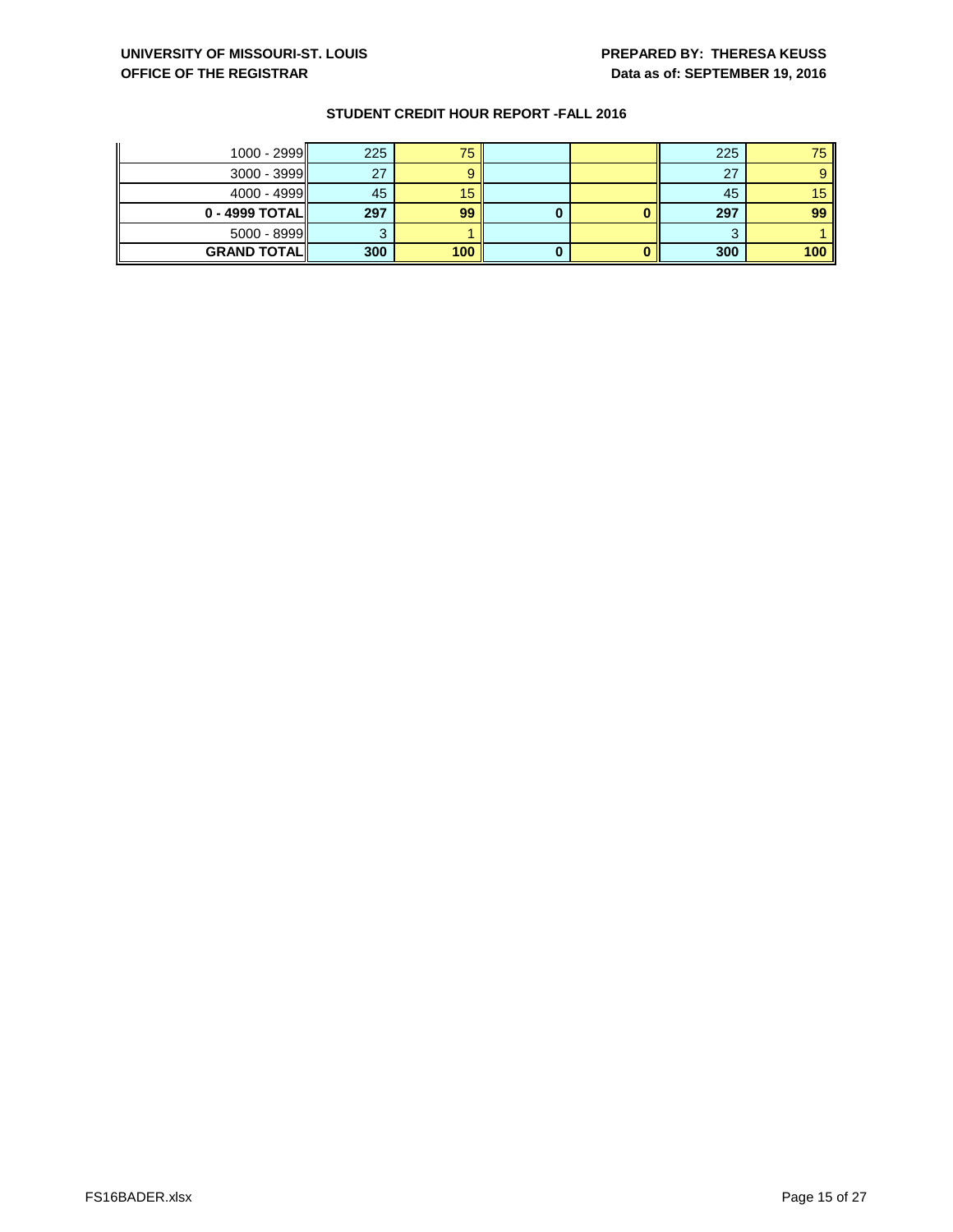|                    | <b>DAY</b>     |                 | <b>EVENING</b> |                 | <b>TOTAL</b>   |                 |
|--------------------|----------------|-----------------|----------------|-----------------|----------------|-----------------|
|                    | <b>STUDENT</b> | <b>ENROLLED</b> | <b>STUDENT</b> | <b>ENROLLED</b> | <b>STUDENT</b> | <b>ENROLLED</b> |
| <b>ACCOUNTING</b>  | <b>CR HRS</b>  | <b>STUDENT</b>  | <b>CR HRS</b>  | <b>STUDENT</b>  | <b>CR HRS</b>  | <b>STUDENT</b>  |
| $0 - 0999$         |                |                 |                |                 |                |                 |
| 1000 - 2999        | 1,083          | 361             | 231            | 77              | 1,314          | 438             |
| $3000 - 3999$      | 651            | 217             | 519            | 173             | 1,170          | 390             |
| 4000 - 4999        | 120            | 40              | 279            | 93              | 399            | 133             |
| 0 - 4999 TOTAL     | 1,854          | 618             | 1,029          | 343             | 2,883          | 961             |
| 5000-8999          | 409            | 137             |                |                 | 409            | 137             |
| <b>GRAND TOTAL</b> | 2,263          | 755             | 1,029          | 343             | 3,292          | 1,098           |

|                       | <b>DAY</b>     |                 |                | <b>EVENING</b>  | <b>TOTAL</b>   |                 |
|-----------------------|----------------|-----------------|----------------|-----------------|----------------|-----------------|
| <b>BUSINESS</b>       | <b>STUDENT</b> | <b>ENROLLED</b> | <b>STUDENT</b> | <b>ENROLLED</b> | <b>STUDENT</b> | <b>ENROLLED</b> |
| <b>ADMINISTRATION</b> | <b>CR HRS</b>  | <b>STUDENT</b>  | <b>CR HRS</b>  | <b>STUDENT</b>  | <b>CR HRS</b>  | <b>STUDENT</b>  |
| $0 - 0999$            |                |                 |                |                 | O              |                 |
| 1000 - 2999           | 1,353          | 451             | 93             | 31              | 1,446          | 482             |
| $3000 - 3999$         | 54             | 18              |                |                 | 54             | 18              |
| 4000 - 4999           |                |                 |                |                 | $\Omega$       |                 |
| 0 - 4999 TOTAL        | 1,407          | 469             | 93             | 31              | 1,500          | 500             |
| $5000 - 8999$         | 508            | 172             |                |                 | 508            | 172             |
| <b>GRAND TOTAL</b>    | 1,915          | 641             | 93             | 31              | 2,008          | 672             |

|                    | <b>DAY</b>     |                 |                | <b>EVENING</b>  | <b>TOTAL</b>   |                 |
|--------------------|----------------|-----------------|----------------|-----------------|----------------|-----------------|
|                    | <b>STUDENT</b> | <b>ENROLLED</b> | <b>STUDENT</b> | <b>ENROLLED</b> | <b>STUDENT</b> | <b>ENROLLED</b> |
| <b>FINANCE</b>     | <b>CR HRS</b>  | <b>STUDENT</b>  | <b>CR HRS</b>  | <b>STUDENT</b>  | <b>CR HRS</b>  | <b>STUDENT</b>  |
| $0 - 0999$         |                |                 |                |                 | 0              |                 |
| 1000 - 2999        |                |                 |                |                 | 0              | 0               |
| $3000 - 3999$      | 1,618          | 554             | 282            | 100             | 1,900          | 654             |
| 4000 - 4999        |                |                 |                |                 | 0              | $\mathbf{0}$    |
| 0 - 4999 TOTAL     | 1,618          | 554             | 282            | 100             | 1,900          | 654             |
| $5000 - 8999$      | 362            | 122             |                |                 | 362            | 122             |
| <b>GRAND TOTAL</b> | 1,980          | 676             | 282            | 100             | 2,262          | 776             |

|                    | <b>DAY</b>     |                 |                | <b>EVENING</b>  | <b>TOTAL</b>   |                 |
|--------------------|----------------|-----------------|----------------|-----------------|----------------|-----------------|
| <b>INFORMATION</b> | <b>STUDENT</b> | <b>ENROLLED</b> | <b>STUDENT</b> | <b>ENROLLED</b> | <b>STUDENT</b> | <b>ENROLLED</b> |
| <b>SYSTEMS</b>     | <b>CR HRS</b>  | <b>STUDENT</b>  | <b>CR HRS</b>  | <b>STUDENT</b>  | <b>CR HRS</b>  | <b>STUDENT</b>  |
| $0 - 0999$         |                |                 |                |                 | 0              | 0               |
| 1000 - 2999        | 1,977          | 659             | 69             | 23              | 2,046          | 682             |
| $3000 - 3999$      | 447            | 149             | 276            | 92              | 723            | 241             |
| $4000 - 4999$      |                |                 | 57             | 19              | 57             | 19              |
| 0 - 4999 TOTAL     | 2,424          | 808             | 402            | 134             | 2,826          | 942             |
| $5000 - 8999$      | 651            | 217             |                |                 | 651            | 217             |
| <b>GRAND TOTAL</b> | 3,075          | 1,025           | 402            | 134             | 3,477          | 1,159           |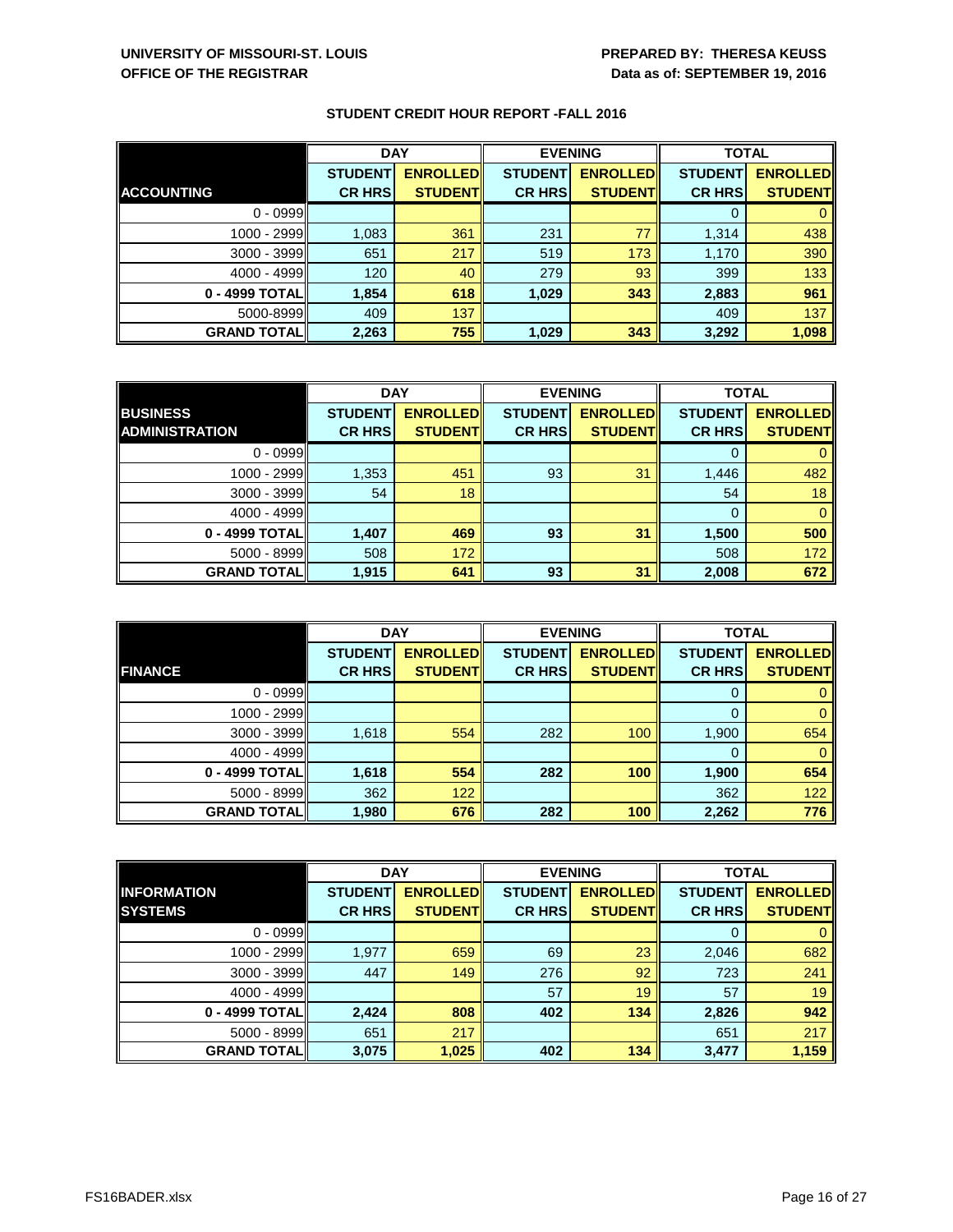| <b>LOGISTICS &amp;</b> | <b>DAY</b>     |                 | <b>EVENING</b> |                 | <b>TOTAL</b>   |                 |
|------------------------|----------------|-----------------|----------------|-----------------|----------------|-----------------|
| <b>OPERATIONS</b>      | <b>STUDENT</b> | <b>ENROLLED</b> | <b>STUDENT</b> | <b>ENROLLED</b> | <b>STUDENT</b> | <b>ENROLLED</b> |
| <b>MANAGEMENT</b>      | <b>CR HRS</b>  | <b>STUDENT</b>  | <b>CR HRS</b>  | <b>STUDENT</b>  | <b>CR HRS</b>  | <b>STUDENT</b>  |
| $0 - 0999$             |                |                 |                |                 | O              |                 |
| 1000 - 2999            |                |                 |                |                 | O              |                 |
| $3000 - 3999$          | 1,272          | 424             | 390            | 130             | 1,662          | 554             |
| 4000 - 4999            | 75             | 25              | 30             | 10              | 105            | 35              |
| 0 - 4999 TOTAL         | 1,347          | 449             | 420            | 140             | 1,767          | 589             |
| $5000 - 8999$          | 404            | 136             |                |                 | 404            | 136             |
| <b>GRAND TOTAL  </b>   | 1,751          | 585             | 420            | 140             | 2,171          | 725             |

|                    | <b>DAY</b>     |                 | <b>EVENING</b> |                 | <b>TOTAL</b>   |                 |
|--------------------|----------------|-----------------|----------------|-----------------|----------------|-----------------|
|                    | <b>STUDENT</b> | <b>ENROLLED</b> | <b>STUDENT</b> | <b>ENROLLED</b> | <b>STUDENT</b> | <b>ENROLLED</b> |
| <b>MANAGEMENT</b>  | <b>CR HRS</b>  | <b>STUDENT</b>  | <b>CR HRS</b>  | <b>STUDENT</b>  | <b>CR HRS</b>  | <b>STUDENT</b>  |
| $0 - 0999$         |                |                 |                |                 | 0              |                 |
| 1000 - 2999        |                |                 |                |                 |                |                 |
| $3000 - 3999$      | 1,649          | 553             | 366            | 122             | 2,015          | 675             |
| 4000 - 4999        | 315            | 105             | 210            | 70              | 525            | 175             |
| 0 - 4999 TOTAL     | 1,964          | 658             | 576            | 192             | 2,540          | 850             |
| $5000 - 8999$      | 129            | 43              |                |                 | 129            | 43              |
| <b>GRAND TOTAL</b> | 2,093          | 701             | 576            | 192             | 2,669          | 893             |

|                      | <b>DAY</b>     |                 |                | <b>EVENING</b>  | <b>TOTAL</b>   |                 |
|----------------------|----------------|-----------------|----------------|-----------------|----------------|-----------------|
| <b>INTERNATIONAL</b> | <b>STUDENT</b> | <b>ENROLLED</b> | <b>STUDENT</b> | <b>ENROLLED</b> | <b>STUDENT</b> | <b>ENROLLED</b> |
| <b>BUSINESS</b>      | <b>CR HRS</b>  | <b>STUDENT</b>  | <b>CR HRS</b>  | <b>STUDENT</b>  | <b>CR HRS</b>  | <b>STUDENT</b>  |
| $0 - 0999$           |                |                 |                |                 | 0              |                 |
| 1000 - 2999          |                |                 |                |                 | 0              | 0               |
| 3000 - 3999          | 724            | 242             | 9              | 3               | 733            | 245             |
| 4000 - 4999          |                |                 |                |                 | 0              | $\overline{0}$  |
| 0 - 4999 TOTAL       | 724            | 242             | 9              | 3               | 733            | 245             |
| $5000 - 8999$        | 156            | 52              |                |                 | 156            | 52              |
| <b>GRAND TOTAL</b>   | 880            | 294             | 9              | 3               | 889            | 297             |

|                      | <b>DAY</b>     |                 |                | <b>EVENING</b>  | <b>TOTAL</b>   |                 |
|----------------------|----------------|-----------------|----------------|-----------------|----------------|-----------------|
|                      | <b>STUDENT</b> | <b>ENROLLED</b> | <b>STUDENT</b> | <b>ENROLLED</b> | <b>STUDENT</b> | <b>ENROLLED</b> |
| <b>MARKETING</b>     | <b>CR HRS</b>  | <b>STUDENT</b>  | <b>CR HRS</b>  | <b>STUDENT</b>  | <b>CR HRS</b>  | <b>STUDENT</b>  |
| $0 - 0999$           |                |                 |                |                 | 0              | 0               |
| 1000 - 2999          |                |                 |                |                 | $\Omega$       | $\mathbf{0}$    |
| $3000 - 3999$        | 1,872          | 624             | 99             | 33              | 1,971          | 657             |
| 4000 - 4999          | 69             | 23              | 33             | 11              | 102            | 34              |
| 0 - 4999 TOTAL       | 1,941          | 647             | 132            | 44              | 2,073          | 691             |
| $5000 - 8999$        | 555            | 185             |                |                 | 555            | 185             |
| <b>GRAND TOTAL  </b> | 2,496          | 832             | 132            | 44              | 2,628          | 876             |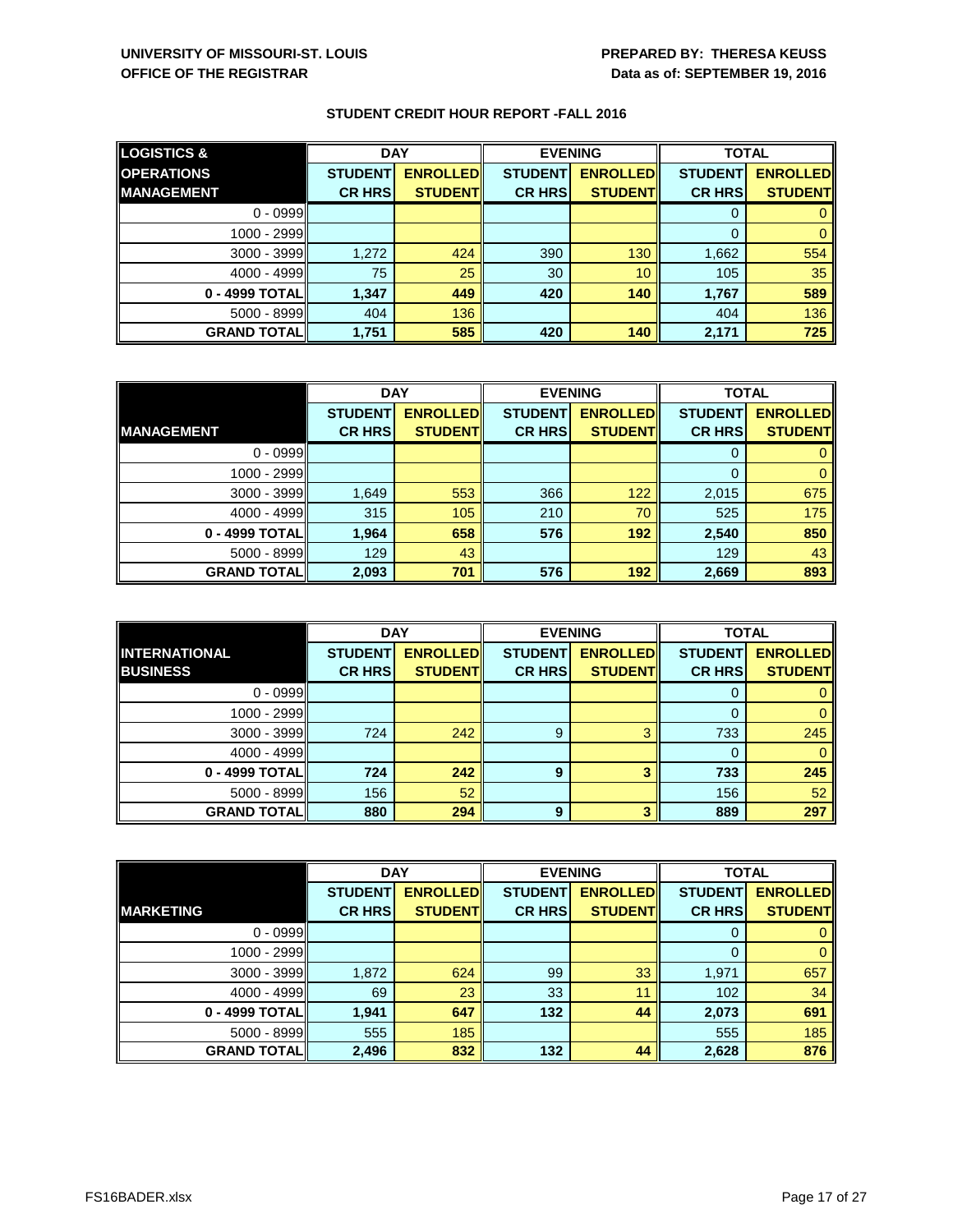|                    | <b>DAY</b>     |                 |                | <b>EVENING</b>  | <b>TOTAL</b>   |                 |
|--------------------|----------------|-----------------|----------------|-----------------|----------------|-----------------|
| <b>ADULT</b>       | <b>STUDENT</b> | <b>ENROLLED</b> | <b>STUDENT</b> | <b>ENROLLED</b> | <b>STUDENT</b> | <b>ENROLLED</b> |
| <b>EDUCATION</b>   | <b>CR HRS</b>  | <b>STUDENT</b>  | <b>CR HRS</b>  | <b>STUDENT</b>  | <b>CR HRS</b>  | <b>STUDENT</b>  |
| $0 - 0999$         |                |                 |                |                 |                |                 |
| 1000 - 2999        |                |                 |                |                 |                |                 |
| $3000 - 3999$      |                |                 |                |                 |                |                 |
| 4000 - 4999        |                |                 |                |                 |                |                 |
| 0 - 4999 TOTAL     |                |                 | 0              |                 |                |                 |
| $5000 - 8999$      | 89             | 29              |                |                 | 89             | 29              |
| <b>GRAND TOTAL</b> | 89             | 29              | 0              |                 | 89             | 29              |

|                    | <b>DAY</b>     |                 | <b>EVENING</b> |                 | <b>TOTAL</b>   |                 |
|--------------------|----------------|-----------------|----------------|-----------------|----------------|-----------------|
| <b>COUNSELOR</b>   | <b>STUDENT</b> | <b>ENROLLED</b> | <b>STUDENT</b> | <b>ENROLLED</b> | <b>STUDENT</b> | <b>ENROLLED</b> |
| <b>EDUCATION</b>   | <b>CR HRS</b>  | <b>STUDENT</b>  | <b>CR HRS</b>  | <b>STUDENT</b>  | <b>CR HRS</b>  | <b>STUDENT</b>  |
| $0 - 0999$         |                |                 |                |                 | 0              |                 |
| 1000 - 2999        | 9              |                 |                |                 | 9              |                 |
| $3000 - 3999$      |                |                 |                |                 | 0              |                 |
| 4000 - 4999        |                |                 |                |                 | 0              |                 |
| 0 - 4999 TOTAL     | 9              |                 | 0              |                 | 9              |                 |
| 5000 - 8999        | 1,265          | 425             |                |                 | 1,265          | 425             |
| <b>GRAND TOTAL</b> | 1,274          | 428             | <sup>0</sup>   |                 | 1,274          | 428             |

|                        | <b>DAY</b>     |                 |                | <b>EVENING</b>  | <b>TOTAL</b>   |                 |
|------------------------|----------------|-----------------|----------------|-----------------|----------------|-----------------|
| <b>EARLY CHILDHOOD</b> | <b>STUDENT</b> | <b>ENROLLED</b> | <b>STUDENT</b> | <b>ENROLLED</b> | <b>STUDENT</b> | <b>ENROLLED</b> |
| <b>EDUCATION</b>       | <b>CR HRS</b>  | <b>STUDENT</b>  | <b>CR HRS</b>  | <b>STUDENT</b>  | <b>CR HRS</b>  | <b>STUDENT</b>  |
| $0 - 0999$             |                |                 |                |                 | 0              |                 |
| 1000 - 2999            |                |                 |                |                 | $\Omega$       | 0               |
| 3000 - 3999            | 60             | 28              | 51             | 17              | 111            | 45              |
| 4000 - 4999            | 195            | 29              |                |                 | 195            | 29              |
| 0 - 4999 TOTAL         | 255            | 57              | 51             | 17              | 306            | 74              |
| $5000 - 8999$          | 113            | 23              |                |                 | 113            | 23              |
| <b>GRAND TOTAL</b>     | 368            | 80              | 51             | 17              | 419            | 97              |

|                      | <b>DAY</b>     |                 |                | <b>EVENING</b>  | <b>TOTAL</b>   |                 |
|----------------------|----------------|-----------------|----------------|-----------------|----------------|-----------------|
|                      | <b>STUDENT</b> | <b>ENROLLED</b> | <b>STUDENT</b> | <b>ENROLLED</b> | <b>STUDENT</b> | <b>ENROLLED</b> |
| <b>EDUCATION</b>     | <b>CR HRS</b>  | <b>STUDENT</b>  | <b>CR HRS</b>  | <b>STUDENT</b>  | <b>CR HRS</b>  | <b>STUDENT</b>  |
| $0 - 0999$           |                |                 |                |                 | 0              |                 |
| 1000 - 2999          | 220            | 162             |                |                 | 220            | 162             |
| $3000 - 3999$        |                |                 |                |                 | 0              | $\mathbf{0}$    |
| $4000 - 4999$        | 138            | 27              |                |                 | 138            | 27              |
| 0 - 4999 TOTAL       | 358            | 189             | 0              |                 | 358            | 189             |
| $5000 - 8999$        | 836            | 391             |                |                 | 836            | 391             |
| <b>GRAND TOTAL  </b> | 1,194          | 580             | $\bf{0}$       |                 | 1,194          | 580             |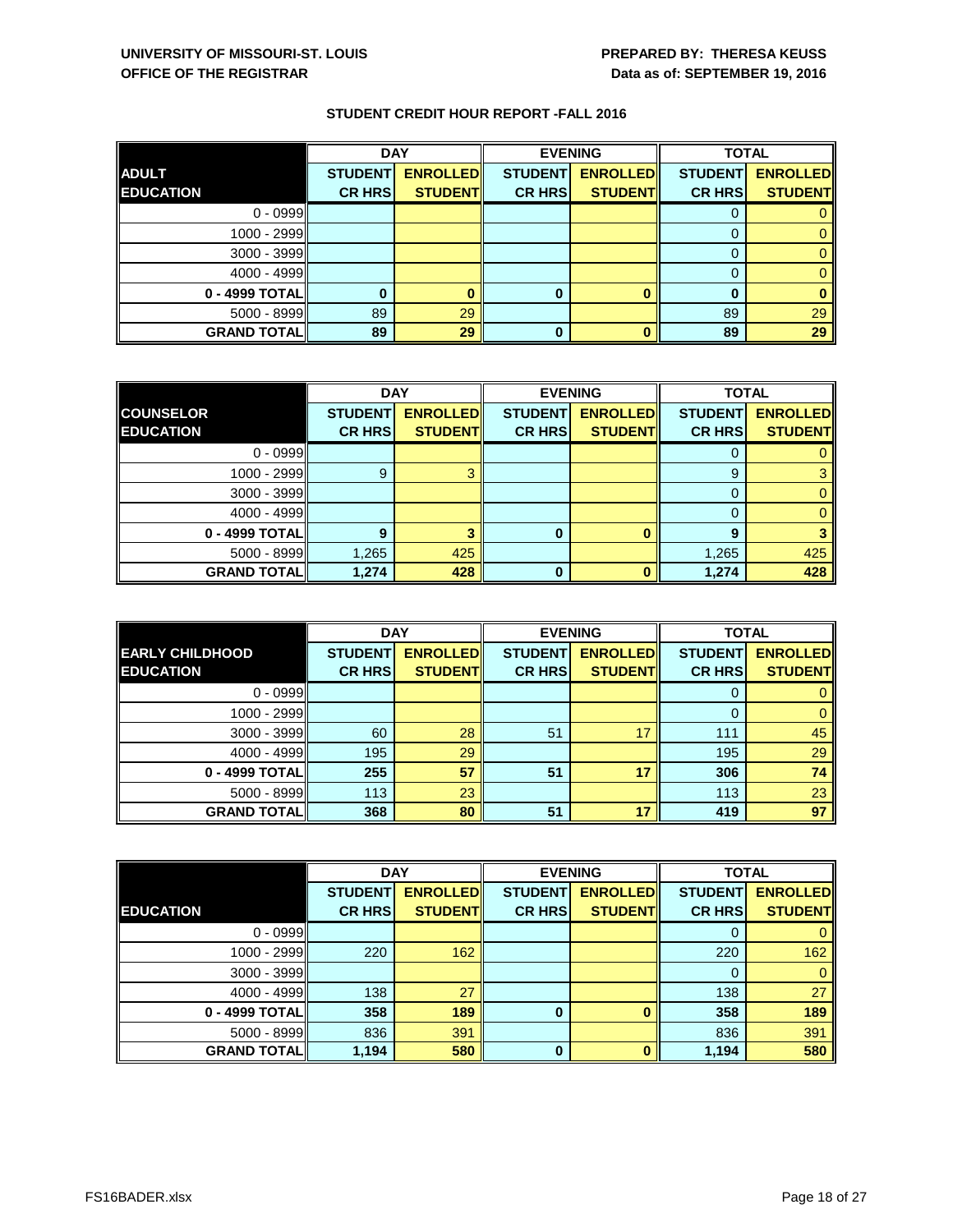|                    | <b>DAY</b>     |                  | <b>EVENING</b> |                 | <b>TOTAL</b>                                                       |                |
|--------------------|----------------|------------------|----------------|-----------------|--------------------------------------------------------------------|----------------|
| <b>EDUCATIONAL</b> | <b>STUDENT</b> | <b>ENROLLEDI</b> |                |                 | STUDENT <mark>  ENROLLED </mark>   STUDENT <mark>  ENROLLED</mark> |                |
| ADMINISTRATION     | <b>CR HRSI</b> | <b>STUDENTI</b>  | <b>CR HRSI</b> | <b>STUDENTI</b> | <b>CR HRSI</b>                                                     | <b>STUDENT</b> |

0 - 0999 0 0 1000 - 2999 0 0  $3000 - 3999$  0 4000 - 4999 0 0 **0 - 4999 TOTAL 0 0 0 0 0 0** 5000 - 8999 265 92 265 92 **GRAND TOTAL 265 92 0 0 265 92**

|                      | <b>DAY</b>     |                 | <b>EVENING</b> |                 | <b>TOTAL</b>   |                 |
|----------------------|----------------|-----------------|----------------|-----------------|----------------|-----------------|
| <b>EDUCATIONAL</b>   | <b>STUDENT</b> | <b>ENROLLED</b> | <b>STUDENT</b> | <b>ENROLLED</b> | <b>STUDENT</b> | <b>ENROLLED</b> |
| <b>FOUNDATIONS</b>   | <b>CR HRS</b>  | <b>STUDENT</b>  | <b>CR HRS</b>  | <b>STUDENT</b>  | <b>CR HRS</b>  | <b>STUDENT</b>  |
| $0 - 0999$           |                |                 |                |                 | Ü              |                 |
| 1000 - 2999          |                |                 |                |                 | 0              |                 |
| $3000 - 3999$        | 87             | 29              |                |                 | 87             | 29              |
| $4000 - 4999$        |                |                 |                |                 | 0              |                 |
| 0 - 4999 TOTAL       | 87             | 29              | 0              | o               | 87             | 29              |
| $5000 - 8999$        |                |                 |                |                 | 0              |                 |
| <b>GRAND TOTAL  </b> | 87             | 29              |                |                 | 87             | 29              |

|                      | <b>DAY</b>     |                 |                | <b>EVENING</b>  |                | <b>TOTAL</b>    |  |
|----------------------|----------------|-----------------|----------------|-----------------|----------------|-----------------|--|
| <b>EDUCATIONAL</b>   | <b>STUDENT</b> | <b>ENROLLED</b> | <b>STUDENT</b> | <b>ENROLLED</b> | <b>STUDENT</b> | <b>ENROLLED</b> |  |
| <b>PSYCHOLOGY</b>    | <b>CR HRS</b>  | <b>STUDENT</b>  | <b>CR HRS</b>  | <b>STUDENT</b>  | <b>CR HRS</b>  | <b>STUDENT</b>  |  |
| $0 - 0999$           |                |                 |                |                 | 0              | 0               |  |
| 1000 - 2999          | 129            | 43              | 72             | 24              | 201            | 67              |  |
| $3000 - 3999$        | 87             | 29              | 54             | 18              | 141            | 47              |  |
| 4000 - 4999          |                |                 |                |                 | 0              | $\mathbf{0}$    |  |
| 0 - 4999 TOTAL       | 216            | 72              | 126            | 42              | 342            | 114             |  |
| $5000 - 8999$        | 600            | 200             |                |                 | 600            | 200             |  |
| <b>GRAND TOTAL  </b> | 816            | 272             | 126            | 42              | 942            | 314             |  |

|                      | <b>DAY</b>     |                 |                | <b>EVENING</b>  | <b>TOTAL</b>   |                 |
|----------------------|----------------|-----------------|----------------|-----------------|----------------|-----------------|
| <b>EDUCATIONAL</b>   | <b>STUDENT</b> | <b>ENROLLED</b> | <b>STUDENT</b> | <b>ENROLLED</b> | <b>STUDENT</b> | <b>ENROLLED</b> |
| <b>RESEARCH</b>      | <b>CR HRS</b>  | <b>STUDENT</b>  | <b>CR HRS</b>  | <b>STUDENT</b>  | <b>CR HRS</b>  | <b>STUDENT</b>  |
| $0 - 0999$           |                |                 |                |                 |                |                 |
| 1000 - 2999          |                |                 |                |                 |                |                 |
| $3000 - 3999$        |                |                 |                |                 |                |                 |
| 4000 - 4999          |                |                 |                |                 |                |                 |
| 0 - 4999 TOTAL       |                |                 | 0              |                 | n              |                 |
| $5000 - 8999$        | 273            | 91              |                |                 | 273            | 91              |
| <b>GRAND TOTAL  </b> | 273            | 91              | 0              | Ω               | 273            | 91              |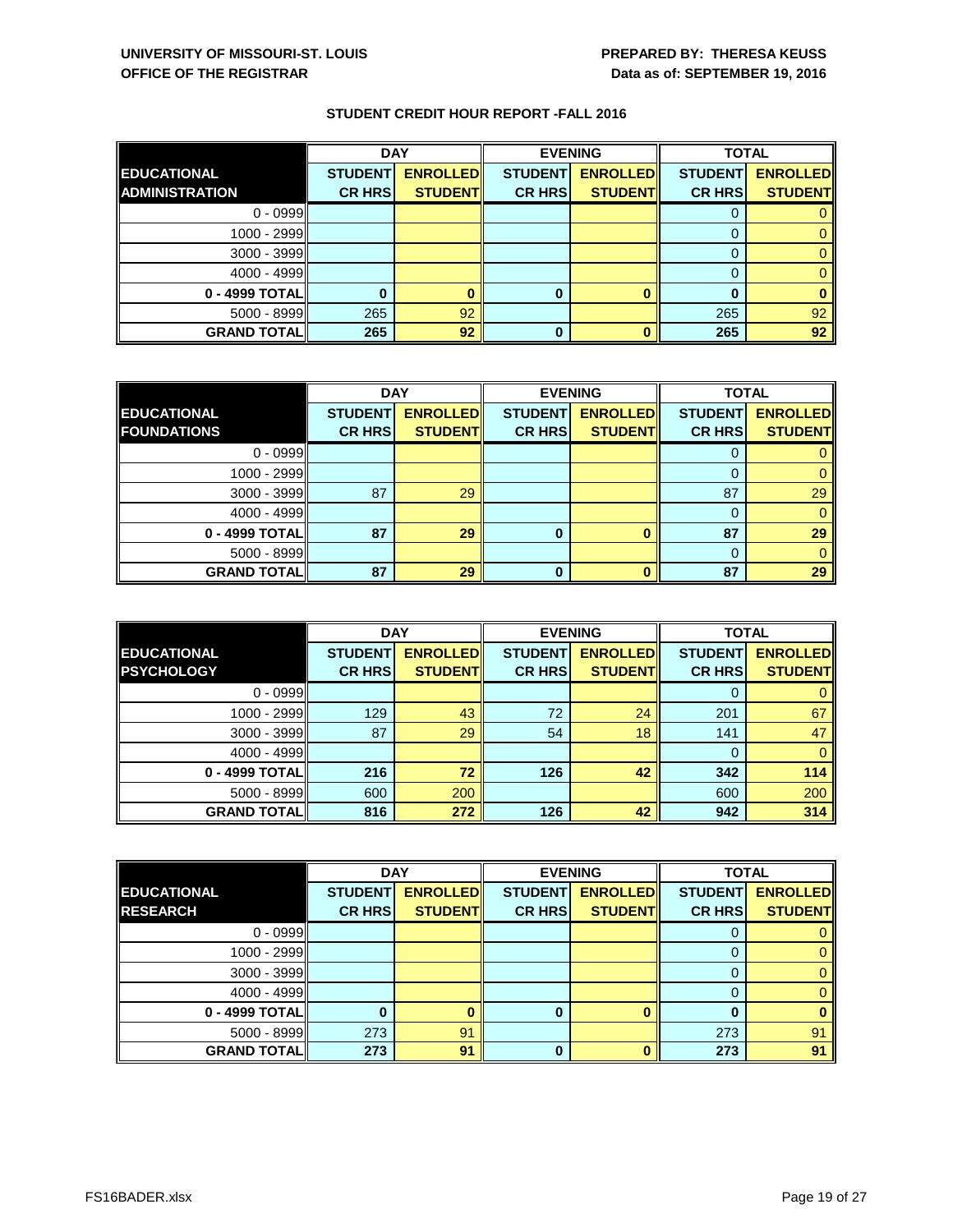|                    | <b>DAY</b>     |                 | <b>EVENING</b> |                 | <b>TOTAL</b>   |                 |
|--------------------|----------------|-----------------|----------------|-----------------|----------------|-----------------|
| <b>EDUCATIONAL</b> | <b>STUDENT</b> | <b>ENROLLED</b> | <b>STUDENT</b> | <b>ENROLLED</b> | <b>STUDENT</b> | <b>ENROLLED</b> |
| <b>TECHNOLOGY</b>  | <b>CR HRS</b>  | <b>STUDENT</b>  | <b>CR HRS</b>  | <b>STUDENT</b>  | <b>CR HRS</b>  | <b>STUDENT</b>  |
| $0 - 0999$         |                |                 |                |                 |                |                 |
| 1000 - 2999        |                |                 |                |                 | 0              |                 |
| $3000 - 3999$      | 33             | 33              |                |                 | 33             | 33              |
| 4000 - 4999        | 60             | 20              |                |                 | 60             | 20              |
| 0 - 4999 TOTAL     | 93             | 53              | 0              |                 | 93             | 53              |
| $5000 - 8999$      | 50             | 18              |                |                 | 50             | 18              |
| <b>GRAND TOTAL</b> | 143            | 71              | 0              |                 | 143            | 7 <sup>1</sup>  |

|                    | <b>DAY</b>     |                 |                | <b>EVENING</b>  | <b>TOTAL</b>   |                 |
|--------------------|----------------|-----------------|----------------|-----------------|----------------|-----------------|
| <b>ELEMENTARY</b>  | <b>STUDENT</b> | <b>ENROLLED</b> | <b>STUDENT</b> | <b>ENROLLED</b> | <b>STUDENT</b> | <b>ENROLLED</b> |
| <b>EDUCATION</b>   | <b>CR HRS</b>  | <b>STUDENT</b>  | <b>CR HRS</b>  | <b>STUDENT</b>  | <b>CR HRS</b>  | <b>STUDENT</b>  |
| $0 - 0999$         |                |                 |                |                 | O              |                 |
| 1000 - 2999        |                |                 |                |                 | 0              |                 |
| $3000 - 3999$      | 378            | 120             |                |                 | 378            | 120             |
| 4000 - 4999        | 1,002          | 241             | 183            | 61              | 1,185          | 302             |
| 0 - 4999 TOTAL     | 1,380          | 361             | 183            | 61              | 1,563          | 422             |
| $5000 - 8999$      | 389            | 107             |                |                 | 389            | 107             |
| <b>GRAND TOTAL</b> | 1,769          | 468             | 183            | 61              | 1,952          | 529             |

|                             | <b>DAY</b>     |                 | <b>EVENING</b> |                 | <b>TOTAL</b>   |                 |
|-----------------------------|----------------|-----------------|----------------|-----------------|----------------|-----------------|
|                             | <b>STUDENT</b> | <b>ENROLLED</b> | <b>STUDENT</b> | <b>ENROLLED</b> | <b>STUDENT</b> | <b>ENROLLED</b> |
| <b>HEALTH &amp; PHYS ED</b> | <b>CR HRS</b>  | <b>STUDENT</b>  | <b>CR HRS</b>  | <b>STUDENT</b>  | <b>CR HRS</b>  | <b>STUDENT</b>  |
| $0 - 0999$                  |                |                 |                |                 | 0              |                 |
| 1000 - 2999                 |                |                 |                |                 | 0              |                 |
| $3000 - 3999$               |                |                 |                |                 | $\Omega$       |                 |
| 4000 - 4999                 |                |                 |                |                 | 0              |                 |
| 0 - 4999 TOTAL              |                | n               | $\bf{0}$       |                 |                |                 |
| $5000 - 8999$               |                |                 |                |                 | 0              |                 |
| <b>GRAND TOTAL</b>          |                | n               | $\Omega$       |                 |                |                 |

|                         | <b>DAY</b>     |                 | <b>EVENING</b> |                 | <b>TOTAL</b>   |                 |
|-------------------------|----------------|-----------------|----------------|-----------------|----------------|-----------------|
|                         | <b>STUDENT</b> | <b>ENROLLED</b> | <b>STUDENT</b> | <b>ENROLLED</b> | <b>STUDENT</b> | <b>ENROLLED</b> |
| <b>HIGHER EDUCATION</b> | <b>CR HRS</b>  | <b>STUDENT</b>  | <b>CR HRS</b>  | <b>STUDENT</b>  | <b>CR HRS</b>  | <b>STUDENT</b>  |
| $0 - 0999$              |                |                 |                |                 | U              |                 |
| 1000 - 2999             |                |                 |                |                 |                | $\mathbf{0}$    |
| $3000 - 3999$           |                |                 |                |                 |                | $\theta$        |
| 4000 - 4999             |                |                 |                |                 |                | 0               |
| 0 - 4999 TOTAL          |                | n               | 0              |                 | n              | $\bf{0}$        |
| $5000 - 8999$           | 240            | 79              |                |                 | 240            | 79              |
| <b>GRAND TOTAL</b>      | 240            | 79              | $\bf{0}$       |                 | 240            | 79              |

|                          | <b>DAY</b>                         |                 | <b>EVENING</b> |                  | <b>TOTAL</b>                      |                |
|--------------------------|------------------------------------|-----------------|----------------|------------------|-----------------------------------|----------------|
|                          | <b>ENROLLED</b><br><b>STUDENTI</b> |                 |                |                  | STUDENT ENROLLED STUDENT ENROLLED |                |
| <b>IMIDDLE EDUCATION</b> | <b>CR HRSI</b>                     | <b>STUDENTI</b> | <b>CR HRSI</b> | <b>STUDENTIL</b> | <b>CR HRSI</b>                    | <b>STUDENT</b> |
| $0 - 0999$               |                                    |                 |                |                  |                                   |                |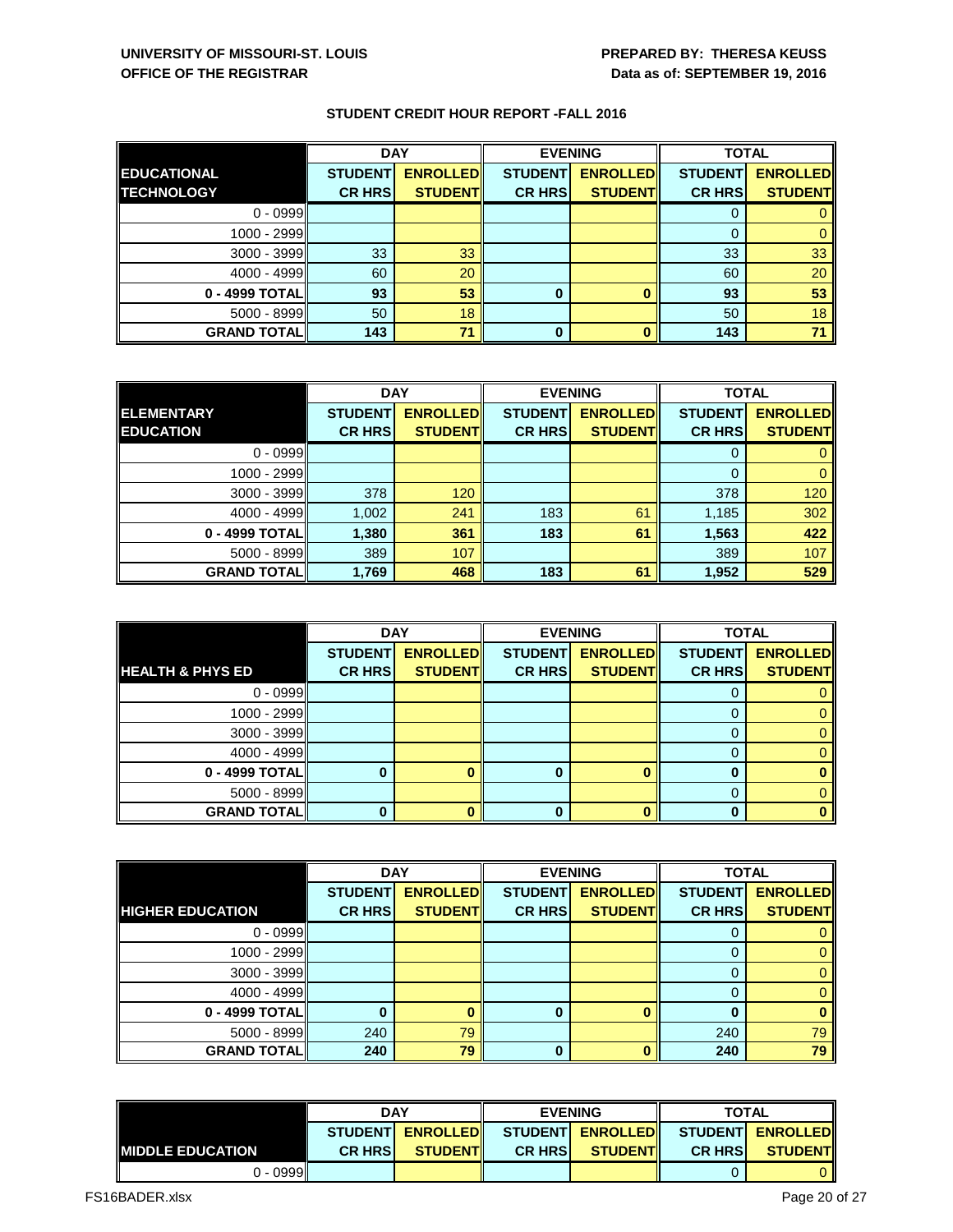| $1000 - 2999$         |     |    |   |     |    |
|-----------------------|-----|----|---|-----|----|
| $3000 - 3999$         |     |    |   |     |    |
| $4000 - 4999$         | 192 | 55 | 9 | 201 | 58 |
| $0 - 4999$ TOTAL $  $ | 192 | 55 |   | 201 | 58 |
| $5000 - 8999$         |     |    |   |     |    |
| <b>GRAND TOTAL</b>    | 192 | 55 |   | 201 | 58 |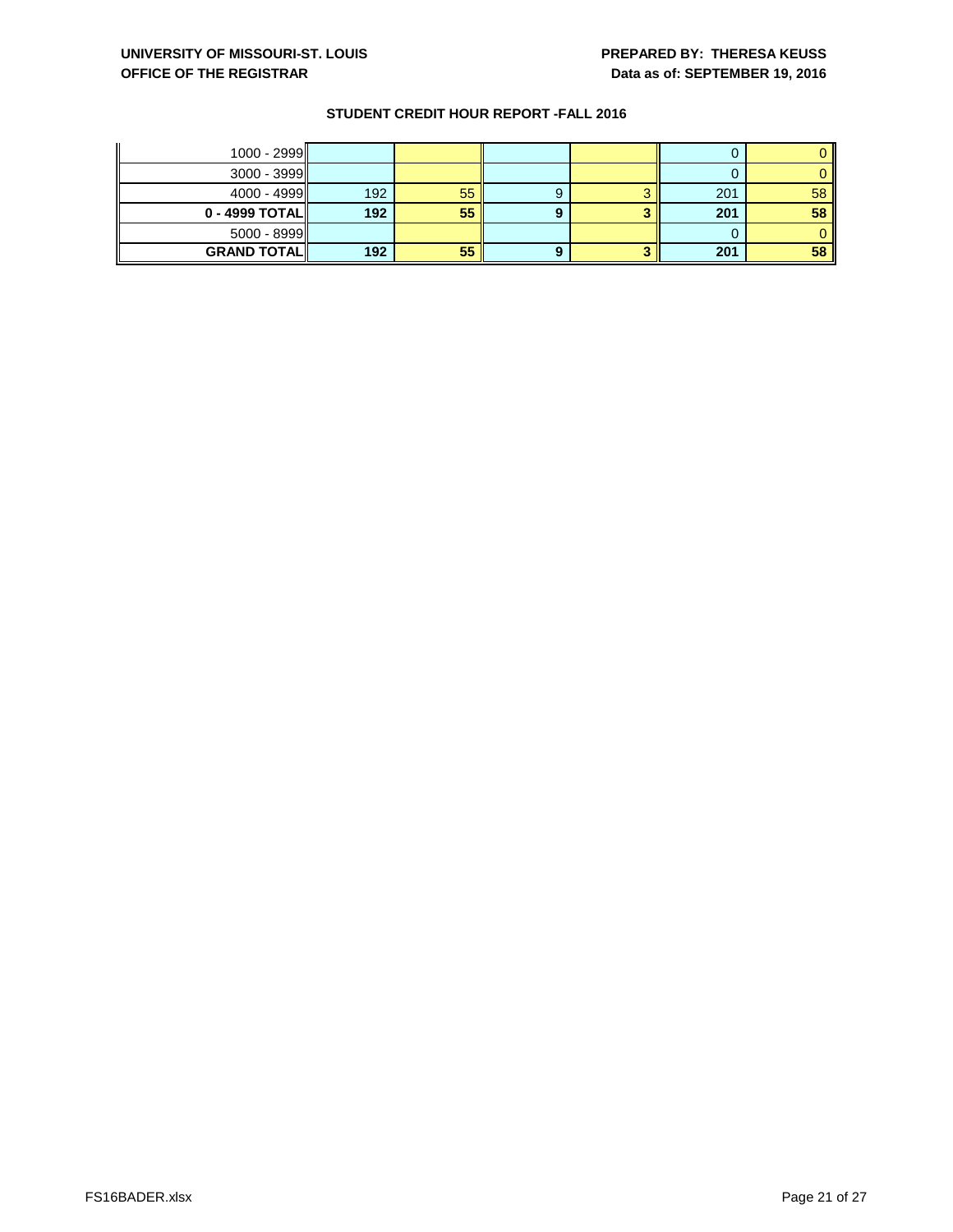|                    | <b>DAY</b>     |                 |                | <b>EVENING</b>  | <b>TOTAL</b>   |                 |
|--------------------|----------------|-----------------|----------------|-----------------|----------------|-----------------|
| <b>PHYSICAL</b>    | <b>STUDENT</b> | <b>ENROLLED</b> | <b>STUDENT</b> | <b>ENROLLED</b> | <b>STUDENT</b> | <b>ENROLLED</b> |
| <b>EDUCATION</b>   | <b>CR HRS</b>  | <b>STUDENT</b>  | <b>CR HRS</b>  | <b>STUDENT</b>  | <b>CR HRS</b>  | <b>STUDENT</b>  |
| $0 - 0999$         |                |                 |                |                 |                |                 |
| 1000 - 2999        | 30             | 10              |                |                 | 30             | 10              |
| $3000 - 3999$      | 377            | 122             |                |                 | 377            | 122             |
| 4000 - 4999        | 90             | 17              |                |                 | 90             | 17              |
| 0 - 4999 TOTAL     | 497            | 149             | 0              |                 | 497            | 149             |
| $5000 - 8999$      |                |                 |                |                 | 0              |                 |
| <b>GRAND TOTAL</b> | 497            | 149             | 0              |                 | 497            | 149             |

|                    | <b>DAY</b>     |                 | <b>EVENING</b> |                 | <b>TOTAL</b>   |                 |
|--------------------|----------------|-----------------|----------------|-----------------|----------------|-----------------|
| <b>SECONDARY</b>   | <b>STUDENT</b> | <b>ENROLLED</b> | <b>STUDENT</b> | <b>ENROLLED</b> | <b>STUDENT</b> | <b>ENROLLED</b> |
| <b>EDUCATION</b>   | <b>CR HRS</b>  | <b>STUDENT</b>  | <b>CR HRS</b>  | <b>STUDENT</b>  | <b>CR HRS</b>  | <b>STUDENT</b>  |
| $0 - 0999$         |                |                 |                |                 | 0              |                 |
| 1000 - 2999        |                |                 |                |                 | 0              |                 |
| $3000 - 3999$      |                |                 |                |                 | 0              |                 |
| 4000 - 4999        | 441            | 102             | 30             | 10 <sup>°</sup> | 471            | 112             |
| 0 - 4999 TOTAL     | 441            | 102             | 30             | 10              | 471            | 112             |
| $5000 - 8999$      | 154            | 38              |                |                 | 154            | 38              |
| <b>GRAND TOTAL</b> | 595            | 140             | 30             | 10              | 625            | 150             |

|                    | <b>DAY</b>     |                 |                | <b>EVENING</b>  | <b>TOTAL</b>   |                 |
|--------------------|----------------|-----------------|----------------|-----------------|----------------|-----------------|
| <b>SPECIAL</b>     | <b>STUDENT</b> | <b>ENROLLED</b> | <b>STUDENT</b> | <b>ENROLLED</b> | <b>STUDENT</b> | <b>ENROLLED</b> |
| <b>EDUCATION</b>   | <b>CR HRS</b>  | <b>STUDENT</b>  | <b>CR HRS</b>  | <b>STUDENT</b>  | <b>CR HRS</b>  | <b>STUDENT</b>  |
| $0 - 0999$         |                |                 |                |                 | 0              |                 |
| 1000 - 2999        |                |                 |                |                 | $\Omega$       | $\mathbf{0}$    |
| 3000 - 3999        | 522            | 174             | 36             | 12              | 558            | 186             |
| 4000 - 4999        | 342            | 108             | 93             | 31              | 435            | 139             |
| 0 - 4999 TOTAL     | 864            | 282             | 129            | 43              | 993            | 325             |
| $5000 - 8999$      | 404            | 135             |                |                 | 404            | 135             |
| <b>GRAND TOTAL</b> | 1,268          | 417             | 129            | 43              | 1,397          | 460             |

|                      | <b>DAY</b>     |                 |                | <b>EVENING</b>  | <b>TOTAL</b>   |                 |
|----------------------|----------------|-----------------|----------------|-----------------|----------------|-----------------|
| <b>TEACHER</b>       | <b>STUDENT</b> | <b>ENROLLED</b> | <b>STUDENT</b> | <b>ENROLLED</b> | <b>STUDENT</b> | <b>ENROLLED</b> |
| <b>EDUCATION</b>     | <b>CR HRS</b>  | <b>STUDENT</b>  | <b>CR HRS</b>  | <b>STUDENT</b>  | <b>CR HRS</b>  | <b>STUDENT</b>  |
| $0 - 0999$           |                |                 |                |                 | 0              | 0               |
| 1000 - 2999          | 247            | 205             |                |                 | 247            | 205             |
| $3000 - 3999$        | 215            | 105             | 82             | 31              | 297            | 136             |
| 4000 - 4999          | 69             | 23              |                |                 | 69             | 23              |
| 0 - 4999 TOTAL       | 531            | 333             | 82             | 31              | 613            | 364             |
| $5000 - 8999$        | 829            | 307             |                |                 | 829            | 307             |
| <b>GRAND TOTAL  </b> | 1,360          | 640             | 82             | 31              | 1,442          | 671             |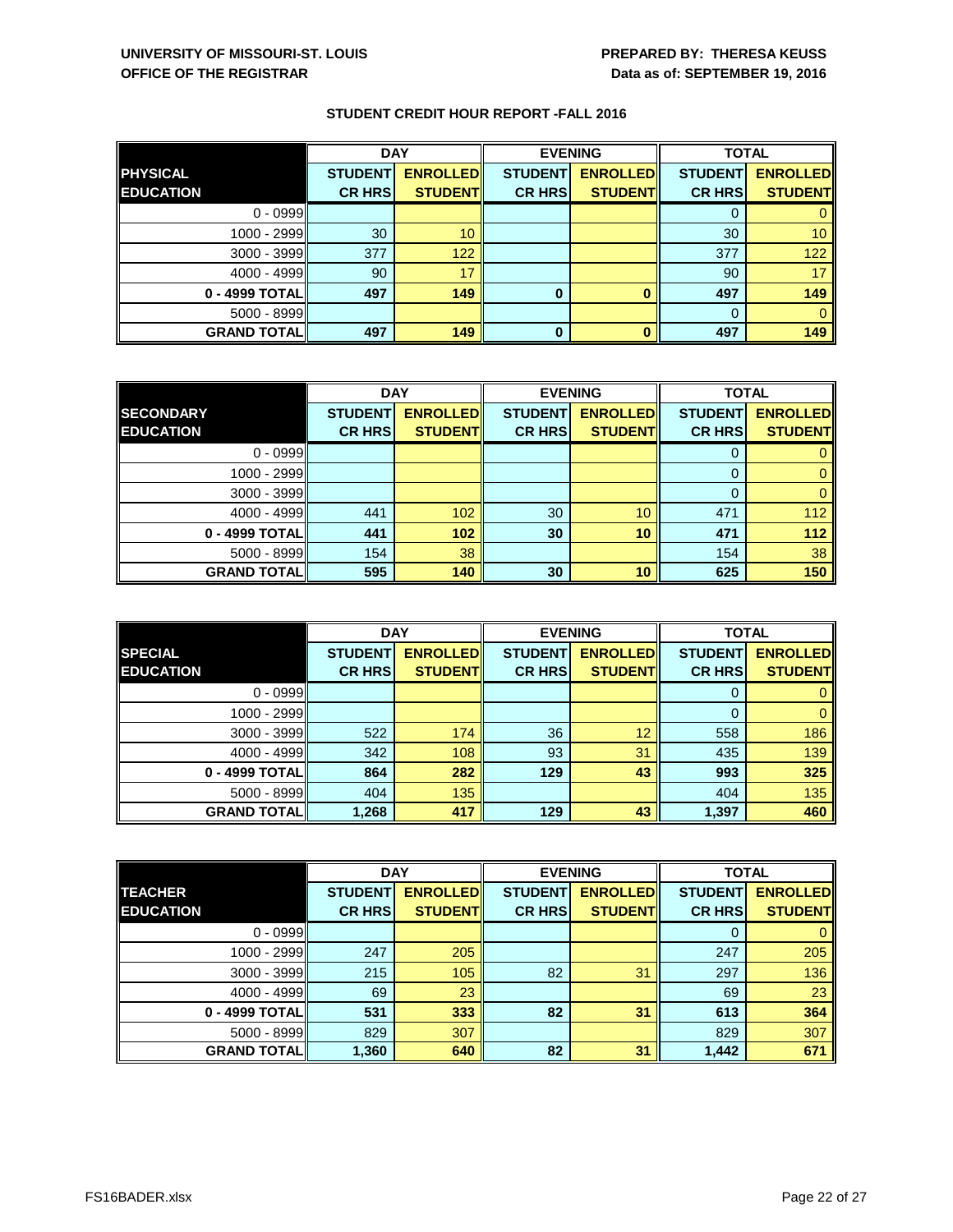|                           | <b>DAY</b>     |                 | <b>EVENING</b> |                 | <b>TOTAL</b>   |                 |
|---------------------------|----------------|-----------------|----------------|-----------------|----------------|-----------------|
| <b>TOTAL COLLEGE OF</b>   | <b>STUDENT</b> | <b>ENROLLED</b> | <b>STUDENT</b> | <b>ENROLLED</b> | <b>STUDENT</b> | <b>ENROLLED</b> |
| <b>ARTS &amp; SCIENCE</b> | <b>CR HRS</b>  | <b>STUDENT</b>  | <b>CR HRS</b>  | <b>STUDENT</b>  | <b>CR HRS</b>  | <b>STUDENT</b>  |
| $0 - 0999$                |                |                 |                |                 |                |                 |
| 1000 - 2999               | 38,304         | 12,664          | 3,731          | 1,110           | 42,035         | 13,774          |
| $3000 - 3999$             | 9,691          | 3,292           | 560            | 189             | 10,251         | 3,481           |
| 4000 - 4999               | 5,435          | 1,915           | 1,194          | 393             | 6,629          | 2,308           |
| 0 - 4999 TOTAL            | 53,430         | 17,871          | 5,485          | 1,692           | 58,915         | 19,563          |
| $5000 - 8999$             | 3,705          | 1,385           | 0              |                 | 3,705          | 1,385           |
| <b>GRAND TOTAL  </b>      | 57,135         | 19,256          | 5,485          | 1,692           | 62,620         | 20,948          |

|                                | <b>DAY</b>     |                 | <b>EVENING</b> |                 | <b>TOTAL</b>   |                 |
|--------------------------------|----------------|-----------------|----------------|-----------------|----------------|-----------------|
| <b>TOTAL COLLEGE OF</b>        | <b>STUDENT</b> | <b>ENROLLED</b> | <b>STUDENT</b> | <b>ENROLLED</b> | <b>STUDENT</b> | <b>ENROLLED</b> |
| <b>BUSINESS ADMINISTRATION</b> | <b>CR HRS</b>  | <b>STUDENT</b>  | <b>CR HRS</b>  | <b>STUDENT</b>  | <b>CR HRS</b>  | <b>STUDENT</b>  |
| $0 - 0999$                     |                |                 |                |                 |                |                 |
| 1000 - 2999                    | 4,413          | 1,471           | 393            | 131             | 4,806          | 1,602           |
| $3000 - 3999$                  | 8,287          | 2,781           | 1,941          | 653             | 10,228         | 3,434           |
| 4000 - 4999                    | 579            | 193             | 609            | 203             | 1,188          | 396             |
| 0 - 4999 TOTAL                 | 13,279         | 4,445           | 2,943          | 987             | 16,222         | 5,432           |
| $5000 - 8999$                  | 3,174          | 1,064           | 0              |                 | 3,174          | 1,064           |
| <b>GRAND TOTAL</b>             | 16,453         | 5,509           | 2,943          | 987             | 19,396         | 6,496           |

|                                             | <b>DAY</b>                      |                                   | <b>EVENING</b>                  |                                   | <b>TOTAL</b>                    |                                   |
|---------------------------------------------|---------------------------------|-----------------------------------|---------------------------------|-----------------------------------|---------------------------------|-----------------------------------|
| <b>TOTAL COLLEGE OF</b><br><b>EDUCATION</b> | <b>STUDENT</b><br><b>CR HRS</b> | <b>ENROLLED</b><br><b>STUDENT</b> | <b>STUDENT</b><br><b>CR HRS</b> | <b>ENROLLED</b><br><b>STUDENT</b> | <b>STUDENT</b><br><b>CR HRS</b> | <b>ENROLLED</b><br><b>STUDENT</b> |
| $0 - 0999$                                  |                                 |                                   | 0                               |                                   |                                 |                                   |
| 1000 - 2999                                 | 635                             | 423                               | 72                              | 24                                | 707                             | 447                               |
| $3000 - 3999$                               | 1,759                           | 640                               | 223                             | 78                                | 1,982                           | 718                               |
| 4000 - 4999                                 | 2,529                           | 622                               | 315                             | 105                               | 2,844                           | 727                               |
| 0 - 4999 TOTAL                              | 4,923                           | 1,685                             | 610                             | 207                               | 5,533                           | 1,892                             |
| $5000 - 8999$                               | 5,507                           | 1,935                             | 0                               | O                                 | 5,507                           | 1,935                             |
| <b>GRAND TOTAL</b>                          | 10,430                          | 3,620                             | 610                             | 207                               | 11,040                          | 3,827                             |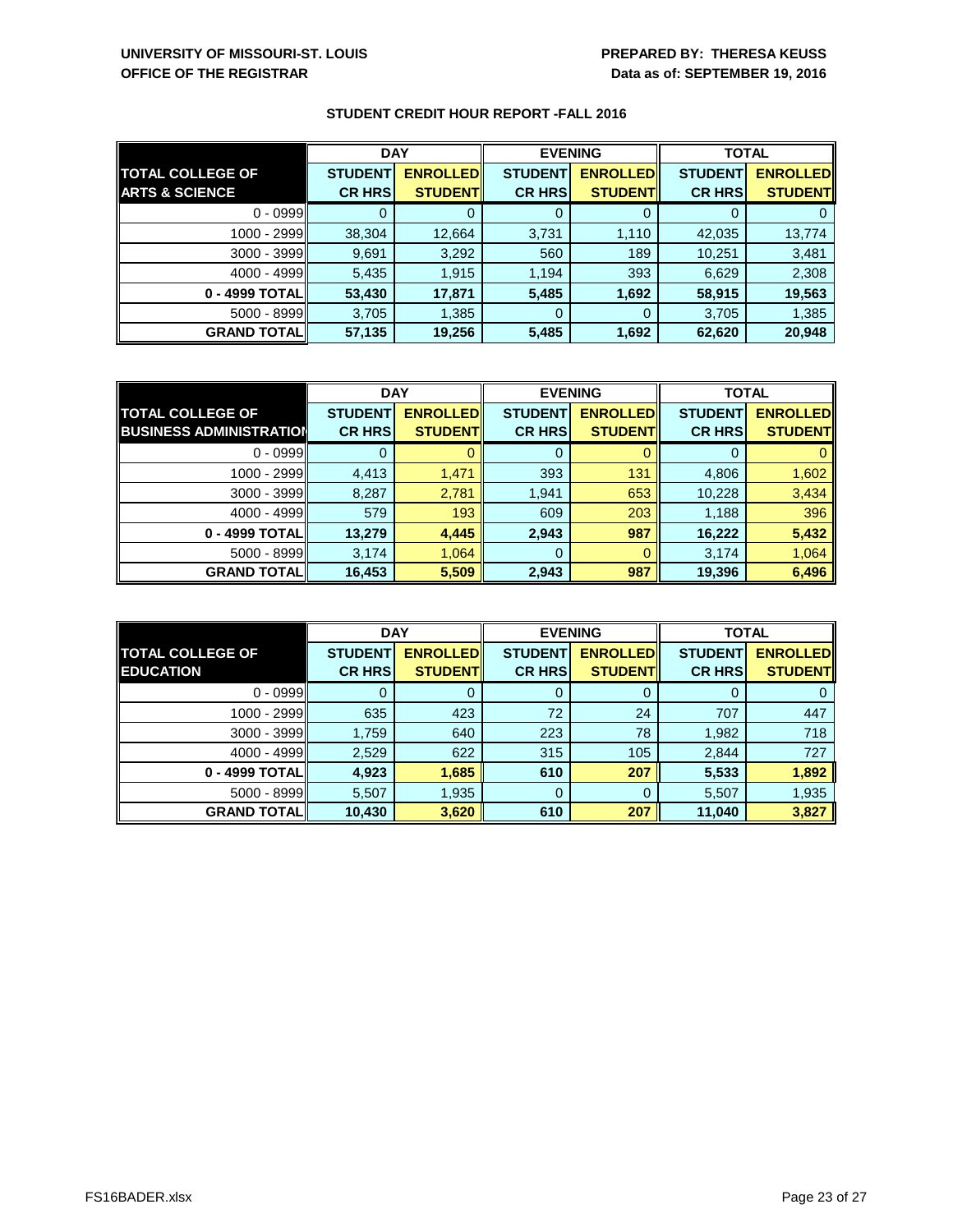|                             | <b>DAY</b>     |                 | <b>EVENING</b> |                 | <b>TOTAL</b>   |                 |
|-----------------------------|----------------|-----------------|----------------|-----------------|----------------|-----------------|
| UMSL/WU ENGINEERING         | <b>STUDENT</b> | <b>ENROLLED</b> | <b>STUDENT</b> | <b>ENROLLED</b> | <b>STUDENT</b> | <b>ENROLLED</b> |
| <b>PRE-ENGINEERING INC</b>  | <b>CR HRS</b>  | <b>STUDENT</b>  | <b>CR HRS</b>  | <b>STUDENT</b>  | <b>CR HRS</b>  | <b>STUDENT</b>  |
| 0 - 0999 Pre-Engineering    |                |                 |                |                 |                |                 |
| 1000 - 2999 Pre-Engineering |                |                 |                |                 | $\Omega$       |                 |
| $0 - 0999$                  |                |                 |                |                 | $\Omega$       |                 |
| 1000 - 2999                 | 166            | 84              | 535            | 266             | 701            | 350             |
| 3000 - 3999                 |                |                 | 544            | 187             | 544            | 187             |
| 4000 - 4999                 | 10             | 5               | 705            | 267             | 715            | 272             |
| 0 - 4999 TOTAL              | 176            | 89              | 1,784          | 720             | 1,960          | 809             |
| $5000 - 8999$               |                |                 |                |                 | $\Omega$       |                 |
| <b>GRAND TOTAL</b>          | 176            | 89              | 1,784          | 720             | 1,960          | 809             |

|                         | <b>DAY</b>     |                 | <b>EVENING</b> |                 | <b>TOTAL</b>   |                 |
|-------------------------|----------------|-----------------|----------------|-----------------|----------------|-----------------|
| <b>TOTAL COLLEGE OF</b> | <b>STUDENT</b> | <b>ENROLLED</b> | <b>STUDENT</b> | <b>ENROLLED</b> | <b>STUDENT</b> | <b>ENROLLED</b> |
| <b>NURSING</b>          | <b>CR HRS</b>  | <b>STUDENT</b>  | <b>CR HRS</b>  | <b>STUDENT</b>  | <b>CR HRS</b>  | <b>STUDENT</b>  |
| $0 - 0999$              |                |                 |                |                 |                |                 |
| 1000 - 2999             | 304            | 116             | 206            | 79              | 510            | 195             |
| $3000 - 3999$           | 3,824          | 1,052           | 452            | 102             | 4,276          | 1,154           |
| 4000 - 4999             | 496            | 99              | 220            | 38              | 716            | 137             |
| 0 - 4999 TOTAL          | 4,624          | 1,267           | 878            | 219             | 5,502          | 1,486           |
| $5000 - 8999$           | 1,340          | 387             |                |                 | 1,340          | 387             |
| <b>GRAND TOTAL</b>      | 5,964          | 1,654           | 878            | 219             | 6,842          | 1,873           |

|                         |                | <b>DAY</b>      |                | <b>EVENING</b>  | <b>TOTAL</b>   |                 |
|-------------------------|----------------|-----------------|----------------|-----------------|----------------|-----------------|
| <b>TOTAL COLLEGE OF</b> | <b>STUDENT</b> | <b>ENROLLED</b> | <b>STUDENT</b> | <b>ENROLLED</b> | <b>STUDENT</b> | <b>ENROLLED</b> |
| <b>OPTOMETRY</b>        | <b>CR HRS</b>  | <b>STUDENT</b>  | <b>CR HRS</b>  | <b>STUDENT</b>  | <b>CR HRS</b>  | <b>STUDENT</b>  |
| $0 - 0999$              |                |                 |                |                 | 0              | 0               |
| 1000 - 2999             |                |                 |                |                 | $\mathbf 0$    | $\mathbf 0$     |
| 3000 - 3999             |                |                 |                |                 | $\mathbf 0$    | $\overline{0}$  |
| 4000 - 4999             |                |                 |                |                 | $\Omega$       | 0               |
| 0 - 4999 TOTAL          | $\bf{0}$       | $\bf{0}$        | $\bf{0}$       | 0               | $\bf{0}$       | $\bf{0}$        |
| 5000 - 8999             | 3,237          | 957             |                |                 | 3,237          | 957             |
| <b>GRAND TOTAL</b>      | 3,237          | 957             | $\bf{0}$       | $\bf{0}$        | 3,237          | 957             |
|                         |                |                 |                |                 |                |                 |
|                         |                |                 |                |                 |                |                 |
|                         | <b>DAY</b>     |                 |                | <b>EVENING</b>  | <b>TOTAL</b>   |                 |
| <b>SCHOOL OF</b>        | <b>STUDENT</b> | <b>ENROLLED</b> | <b>STUDENT</b> | <b>ENROLLED</b> | <b>STUDENT</b> | <b>ENROLLED</b> |
| <b>SOCIAL WORK</b>      | <b>CR HRS</b>  | <b>STUDENT</b>  | <b>CR HRS</b>  | <b>STUDENT</b>  | <b>CR HRS</b>  | <b>STUDENT</b>  |
| $0 - 0999$              |                |                 |                |                 | $\Omega$       | 0               |
| 1000 - 2999             | 241            | 99              | 53             | 25              | 294            | 124             |
| 3000 - 3999             | 489            | 163             | 366            | 122             | 855            | 285             |
| 4000 - 4999             | 484            | 176             | 261            | 87              | 745            | 263             |
| 0 - 4999 TOTAL          | 1,214          | 438             | 680            | 234             | 1,894          | 672             |
| 5000 - 8999             | 1,103          | 435             |                |                 | 1,103          | 435             |
| <b>GRAND TOTAL</b>      | 2,317          | 873             | 680            | 234             | 2,997          | 1,107           |

|               | <b>DAY</b> |                  | <b>EVENING</b> |  |  |                                        |
|---------------|------------|------------------|----------------|--|--|----------------------------------------|
| <b>ITOTAL</b> |            | STUDENT ENROLLED |                |  |  | STUDENTI ENROLLEDI STUDENTI ENROLLEDII |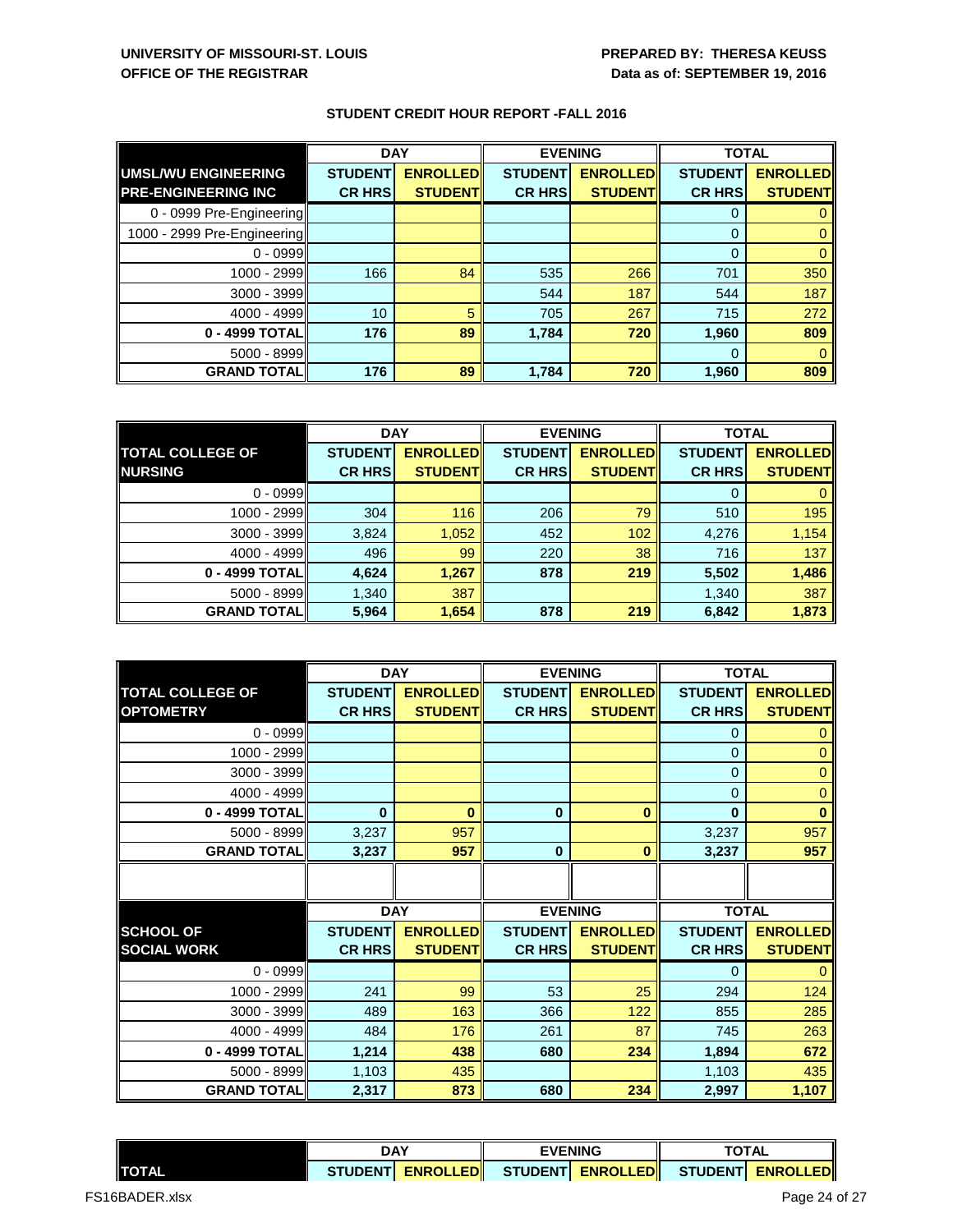| <b>GRADUATE</b>    | <b>CR HRS</b> | <b>STUDENT</b> | <b>CR HRS</b> | <b>STUDENT</b> | <b>CR HRS</b> | <b>STUDENT</b> |
|--------------------|---------------|----------------|---------------|----------------|---------------|----------------|
| $0 - 0999$         |               |                |               |                |               |                |
| $1000 - 2999$      |               |                |               |                |               |                |
| $3000 - 3999$      |               |                |               |                |               |                |
| 4000 - 4999        |               |                |               |                |               |                |
| 0 - 4999 TOTAL     |               |                |               |                |               |                |
| $5000 - 8999$      | 324           | 144            |               |                | 324           | 144            |
| <b>GRAND TOTAL</b> | 324           | 144            |               |                | 324           | 144            |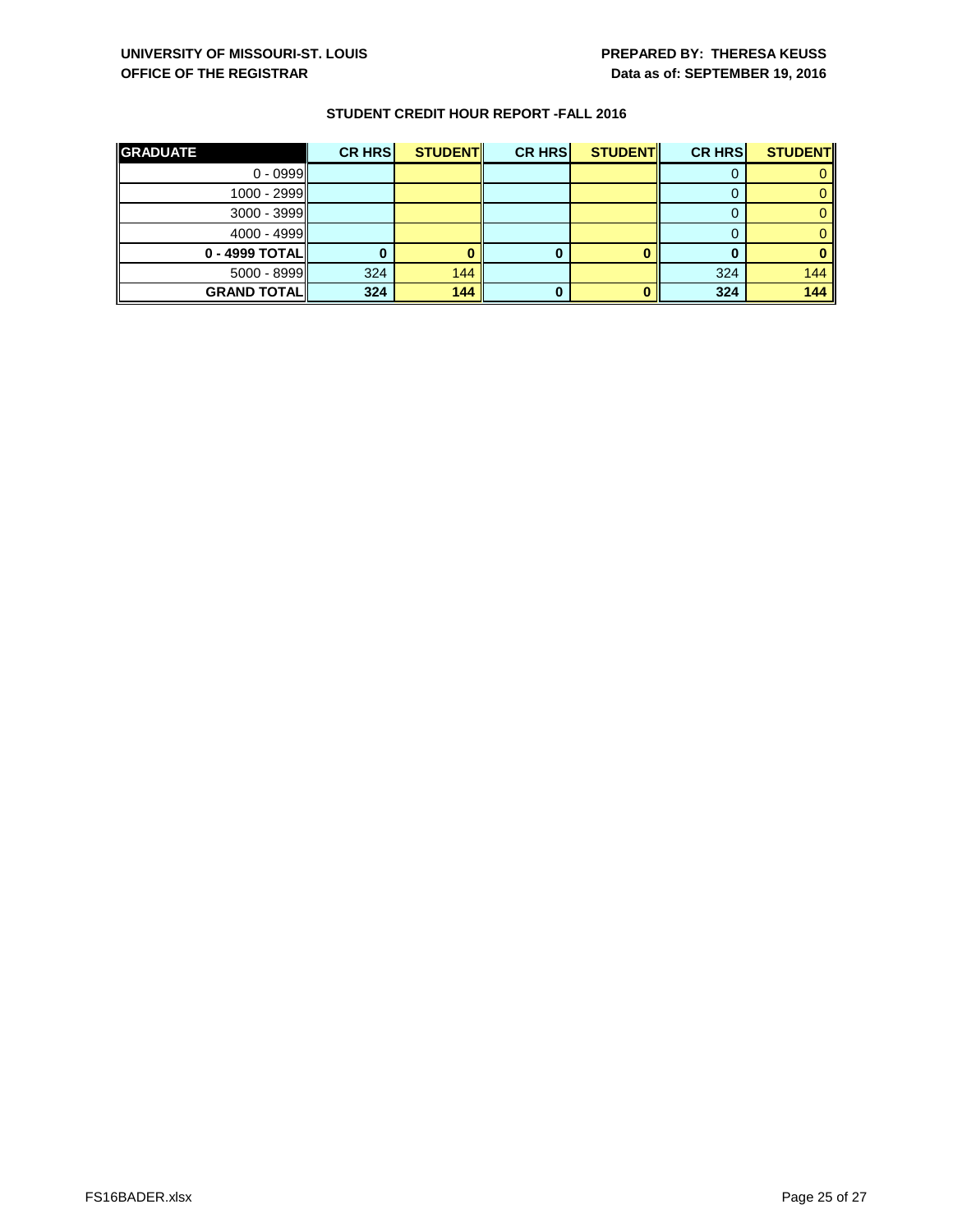|                         | <b>DAY</b>     |                 | <b>EVENING</b> |                 | <b>TOTAL</b>   |                 |
|-------------------------|----------------|-----------------|----------------|-----------------|----------------|-----------------|
| <b>TOTAL AIR &amp;</b>  | <b>STUDENT</b> | <b>ENROLLED</b> | <b>STUDENT</b> | <b>ENROLLED</b> | <b>STUDENT</b> | <b>ENROLLED</b> |
| <b>MILITARY SCIENCE</b> | <b>CR HRS</b>  | <b>STUDENT</b>  | <b>CR HRS</b>  | <b>STUDENT</b>  | <b>CR HRS</b>  | <b>STUDENT</b>  |
| $0 - 0999$              |                |                 |                |                 |                |                 |
| 1000 - 2999             |                |                 |                |                 |                |                 |
| $3000 - 3999$           |                |                 |                |                 |                |                 |
| 4000 - 4999             |                |                 |                |                 |                |                 |
| 0 - 4999 TOTAL          |                |                 |                |                 |                |                 |
| $5000 - 8999$           |                |                 |                |                 |                |                 |
| <b>GRAND TOTAL</b>      |                |                 | 0              |                 |                |                 |

|                      | <b>DAY</b>     |                 | <b>EVENING</b> |                 | <b>TOTAL</b>   |                 |
|----------------------|----------------|-----------------|----------------|-----------------|----------------|-----------------|
|                      | <b>STUDENT</b> | <b>ENROLLED</b> | <b>STUDENT</b> | <b>ENROLLED</b> | <b>STUDENT</b> | <b>ENROLLED</b> |
| <b>TOTAL CO-OP</b>   | <b>CR HRS</b>  | <b>STUDENT</b>  | <b>CR HRS</b>  | <b>STUDENT</b>  | <b>CR HRS</b>  | <b>STUDENT</b>  |
| $0 - 0999$           |                |                 |                |                 |                |                 |
| 1000 - 2999          |                |                 |                |                 | O              |                 |
| $3000 - 3999$        |                |                 |                |                 | 0              |                 |
| 4000 - 4999          | 194            | 24              |                |                 | 194            | 24              |
| 0 - 4999 TOTAL       | 194            | 24              | 0              |                 | 194.0          | 24              |
| $5000 - 8999$        | 9              |                 |                |                 | 9              |                 |
| <b>GRAND TOTAL  </b> | 203            | 25              | 0              |                 | 203            | 25              |

|                        | <b>DAY</b>     |                 |                | <b>EVENING</b>  | <b>TOTAL</b>   |                 |
|------------------------|----------------|-----------------|----------------|-----------------|----------------|-----------------|
|                        | <b>STUDENT</b> | <b>ENROLLED</b> | <b>STUDENT</b> | <b>ENROLLED</b> | <b>STUDENT</b> | <b>ENROLLED</b> |
| <b>TOTAL ON CAMPUS</b> | <b>CR HRS</b>  | <b>STUDENT</b>  | <b>CR HRS</b>  | <b>STUDENT</b>  | <b>CR HRS</b>  | <b>STUDENT</b>  |
| $0 - 0999$             |                |                 | 0              |                 | 0              | 0               |
| 1000 - 2999            | 44,063         | 14,857          | 4,990          | 1,635           | 49,053         | 16,492          |
| $3000 - 3999$          | 24,050         | 7,928           | 4,086          | 1,331           | 28,136         | 9,259           |
| 4000 - 4999            | 9,727          | 3,034           | 3,304          | 1,093           | 13,031         | 4,127           |
| 0 - 4999 TOTAL         | 77,840         | 25,819          | 12,380         | 4,059           | 90,220         | 29,878          |
| 5000 - 8999            | 18,399         | 6,308           | 0              |                 | 18,399         | 6,308           |
| <b>GRAND TOTAL</b>     | 96,239         | 32,127          | 12,380         | 4,059           | 108,619        | 36,186          |

| <b>TOTAL OFF CAMPUS</b> | <b>DAY</b>     |                 |                | <b>EVENING</b>  |                | <b>TOTAL</b>    |
|-------------------------|----------------|-----------------|----------------|-----------------|----------------|-----------------|
| <b>CREDIT HOURS BY</b>  | <b>STUDENT</b> | <b>ENROLLED</b> | <b>STUDENT</b> | <b>ENROLLED</b> | <b>STUDENT</b> | <b>ENROLLED</b> |
| <b>COURSE LEVEL</b>     | <b>CR HRS</b>  | <b>STUDENT</b>  | <b>CR HRS</b>  | <b>STUDENT</b>  | <b>CR HRS</b>  | <b>STUDENT</b>  |
| $0 - 0999$              |                |                 |                |                 | O              | 0               |
| 1000 - 2999             | 31,253         | 8,572           | 737            | 199             | 31,990         | 8,771           |
| $3000 - 3999$           | 449            | 283             |                |                 | 449            | 283             |
| $4000 - 4999$           | 138            | 46              |                |                 | 138            | 46              |
| 0 - 4999 TOTAL          | 31,840         | 8,901           | 737            | 199             | 32,577         | 9,100           |
| $5000 - 8999$           | 1,932          | 1,096           |                |                 | 1,932          | 1,096           |
| <b>GRAND TOTAL</b>      | 33,772         | 9,997           | 737            | 199             | 34,509         | 10,196          |